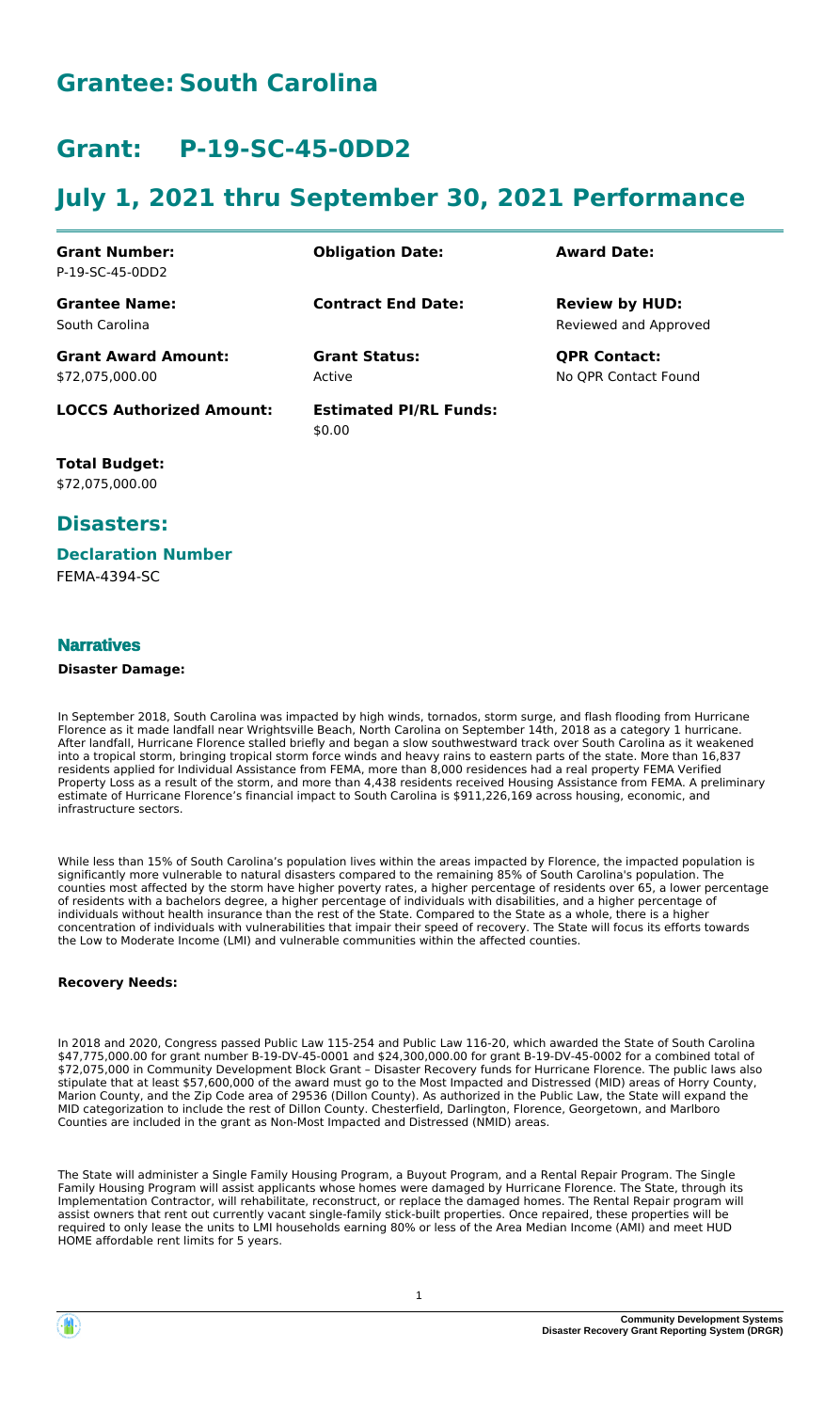The State will also administer a Buyout Program within the MID counties. This program will assist property owners within a FEMA designated 100 year floodplain that suffered damage to their home from Hurricane Florence by offering to purchase their home at pre-disaster fair market value. Following the purchase, the State will demolish the damaged house and emplace a Conservation Covenant on the property, preventing further residential or commercial development of the land. The property will then be transferred to either local governments, non-profit organizations, or other entities. This program seeks to remove disaster-prone homes and structures from the floodplain and to encourage the previous homeowner to relocate to an area of reduced flood risk.

| <b>Overall</b>                                     | <b>This Report Period</b> | <b>To Date</b>  |
|----------------------------------------------------|---------------------------|-----------------|
| <b>Total Projected Budget from All Sources</b>     | \$0.00                    | \$72,075,000.00 |
| B-19-DV-45-0001                                    | \$0.00                    | \$47,775,000.00 |
| B-19-DV-45-0002                                    | \$0.00                    | \$24,300,000.00 |
| <b>Total Budget</b>                                | \$0.00                    | \$72,075,000.00 |
| B-19-DV-45-0001                                    | \$0.00                    | \$47,775,000.00 |
| B-19-DV-45-0002                                    | \$0.00                    | \$24,300,000.00 |
| <b>Total Obligated</b>                             | \$29,100,000.00           | \$30,600,000.00 |
| B-19-DV-45-0001                                    | \$15,700,000.00           | \$16,500,000.00 |
| B-19-DV-45-0002                                    | \$13,400,000.00           | \$14,100,000.00 |
| <b>Total Funds Drawdown</b>                        | \$1,691,596.13            | \$1,946,450.59  |
| B-19-DV-45-0001                                    | \$1,029,389.70            | \$1,196,439.11  |
| B-19-DV-45-0002                                    | \$662,206.43              | \$750,011.48    |
| <b>Program Funds Drawdown</b>                      | \$1,691,596.13            | \$1,946,450.59  |
| B-19-DV-45-0001                                    | \$1,029,389.70            | \$1,196,439.11  |
| B-19-DV-45-0002                                    | \$662,206.43              | \$750,011.48    |
| <b>Program Income Drawdown</b>                     | \$0.00                    | \$0.00          |
| B-19-DV-45-0001                                    | \$0.00                    | \$0.00          |
| B-19-DV-45-0002                                    | \$0.00                    | \$0.00          |
| <b>Program Income Received</b>                     | \$0.00                    | \$0.00          |
| B-19-DV-45-0001                                    | \$0.00                    | \$0.00          |
| B-19-DV-45-0002                                    | \$0.00                    | \$0.00          |
| <b>Total Funds Expended</b>                        | \$1,691,596.13            | \$1,946,450.59  |
| B-19-DV-45-0001                                    | \$1,029,389.70            | \$1,196,439.11  |
| B-19-DV-45-0002                                    | \$662,206.43              | \$750,011.48    |
| <b>HUD Identified Most Impacted and Distressed</b> | \$1,301,030.47            | \$1,504,201.36  |
| B-19-DV-45-0001                                    | \$771,265.32              | \$904,192.17    |
| B-19-DV-45-0002                                    | \$529,765.15              | \$600,009.19    |
| <b>Other Funds</b>                                 | \$0.00                    | \$0.00          |
| <b>Match Funds</b>                                 | \$0.00                    | \$0.00          |
| Non-Match Funds                                    | \$0.00                    | \$0.00          |
| <b>Funds Expended</b>                              |                           |                 |

| <b>Overall</b>                      | <b>This Period</b> | <b>To Date</b>  |
|-------------------------------------|--------------------|-----------------|
| South Carolina Office of Resilience | \$1.691.596.13     | \$ 1,946,450.59 |

# **Progress Toward Required Numeric Targets**

| <b>Requirement</b>                  | <b>Target</b>   | <b>Projected</b> | <b>Actual</b>  |
|-------------------------------------|-----------------|------------------|----------------|
| <b>Overall Benefit Percentage</b>   | 70.00%          | $.00\%$          | N/A            |
| <b>Minimum Non Federal Match</b>    | \$.00           | \$.00            | \$.00          |
| <b>Overall Benefit Amount</b>       | \$46,900,000.00 | \$.00            | \$.00          |
| <b>Limit on Public Services</b>     | \$.00           | \$.00            | \$.00          |
| <b>Limit on Admin/Planning</b>      | \$.00           | \$5.075.000.00   | \$.00          |
| <b>Limit on Admin</b>               | \$.00           | \$3,603,750.00   | \$.00          |
| <b>Most Impacted and Distressed</b> | \$.00           | \$57.660.000.00  | \$1,504,201.36 |



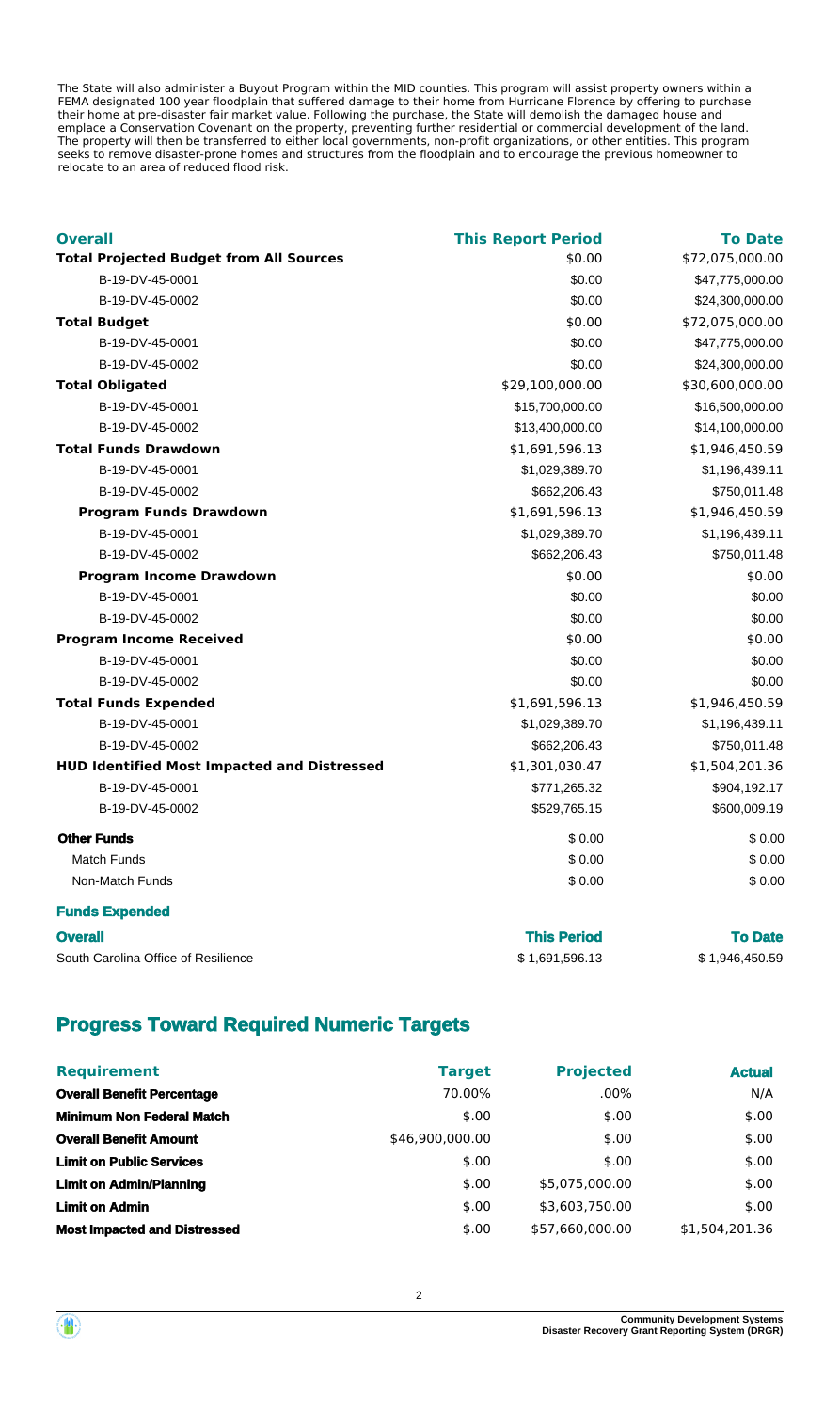# **Overall Progress Narrative:**

This Quarterly Progress Report (QPR) is the 3rd published for grant number P-19-SC-45-0DD2, which includes both B-19-DV-45-0001 and B-19-DV-45-0002 grants, by the state of South Carolina, where University of South Carolina Alumnae Aja Wilson, Allisha Gray, and Wadeline Jonathas, as well as Gamecock and Team USA Coach Dawn Staley, won Gold medals during the 2020 Tokyo Olympics. The South Carolina Office of Resilience through the South Carolina Disaster Recovery Division and its procured contractor Horne, LLP (the State) will discuss its progress between 1 July and 30 September in the QPR below. The Stateâ¿¿s efforts reflect a grant it received from the Department of Housing and Urban Development (HUD) to rebuild South Carolina from damage caused by the September 2018 Hurricane Florence (DR-4394).

The State completed 15 homes this quarter, with all 15 belonging to Low to Moderate Income (LMI) households in Most Impacted and Distressed (MID) counties. Construction is currently underway in both MID and Non-MID counties. The program is still in its beginning phase, working towards increasing its construction rate and getting more homes through the preconstruction phase.

The State completed its program intake process on July 31st and is still reviewing many of its cases for eligibility and priority. The order the State will serve its clients will be based on Priority and MID County status. Once deemed eligible, homes will complete a Tier II Site Specific Environmental Review prior to construction, which delves into the location of the home relative to the flood plain; the Lead based Paint status of the home; the potential historical significance of the home; and other important HUD, Program, and local requirements. An Estimated Cost of Repair and Work Order are then drafted. The case will then be assigned to a general construction contractor by Horne, LLP and begin construction after the homeowner signing occurs.

The State continues to take action to affirmatively further fair housing throughout our CDBG-DR and CDBG-MIT programs by consistently showing concentrated efforts to serve the LMI population. In addition to serving the LMI population, the State continues to prioritize the needs of the elderly, disabled, and female-headed households.

Section 3 reporting under the new CFR 24 Part 75 rules began this quarter. The State will be responsible for reporting all labor hours, Section 3 labor hours, and Targeted Section 3 hours in the QPR continuing on from this quarter. Section 3 hours for its Single Family Housing program will be reported in the MID LMI Single Family Housing Rehabilitation activity. While there were no applicable hours to report for the Buyout and Affordable Rental programs this quarter, the Section 3 hours for the Buyout program will be reported in the MID LMI Buyout Activity and the Section 3 hours for the Affordable Rental program will be reported in the MID Affordable Rental Program.

Additionally, HUD virtually conducted a Technical Assistance Visit for the State on various CDBG-DR and CDBG-MIT subjects.

The contract report required by Public Law 115-254 and Public Law 116-20 is attached to the Administration Activity.

| <b>Project Summary</b>          |                    |                |
|---------------------------------|--------------------|----------------|
| <b>Project #, Project Title</b> | <b>This Report</b> | <b>To Date</b> |

|                               | <b>Program Funds</b><br><b>Drawdown</b> | <b>Project Funds</b><br><b>Budgeted</b> | <b>Program Funds</b><br><b>Drawdown</b> |
|-------------------------------|-----------------------------------------|-----------------------------------------|-----------------------------------------|
| 1A, Program Administration    | \$235,596.39                            | \$3,603,750.00                          | \$353,305.47                            |
| B-19-DV-45-0001               | \$155,493.62                            | \$2,388,750.00                          | \$233,210.42                            |
| B-19-DV-45-0002               | \$80,102.77                             | \$1,215,000.00                          | \$120,095.05                            |
| 2P, Program Planning          | \$4,709.61                              | \$1,471,250.00                          | \$122,058.57                            |
| B-19-DV-45-0001               | \$3,122.00                              | \$975,219.82                            | \$80,576.76                             |
| B-19-DV-45-0002               | \$1,587.61                              | \$496,030.18                            | \$41,481.81                             |
| 3H, Single Family Housing     | \$1,451,290.13                          | \$56,000,000.00                         | \$1,471,086.55                          |
| B-19-DV-45-0001               | \$870,774.08                            | \$33,411,030.18                         | \$882,651.93                            |
| B-19-DV-45-0002               | \$580,516.05                            | \$22,588,969.82                         | \$588,434.62                            |
| 4B, Buyout Program            | \$0.00                                  | \$10,000,000.00                         | \$0.00                                  |
| B-19-DV-45-0001               | \$0.00                                  | \$10,000,000.00                         | \$0.00                                  |
| B-19-DV-45-0002               | \$0.00                                  | \$0.00                                  | \$0.00                                  |
| 5R, Affordable Rental Program | \$0.00                                  | \$1,000,000.00                          | \$0.00                                  |
| B-19-DV-45-0001               | \$0.00                                  | \$1,000,000.00                          | \$0.00                                  |
| B-19-DV-45-0002               | \$0.00                                  | \$0.00                                  | \$0.00                                  |
| 9999, Restricted Balance      | \$0.00                                  | \$0.00                                  | \$0.00                                  |
| B-19-DV-45-0001               | \$0.00                                  | \$0.00                                  | \$0.00                                  |

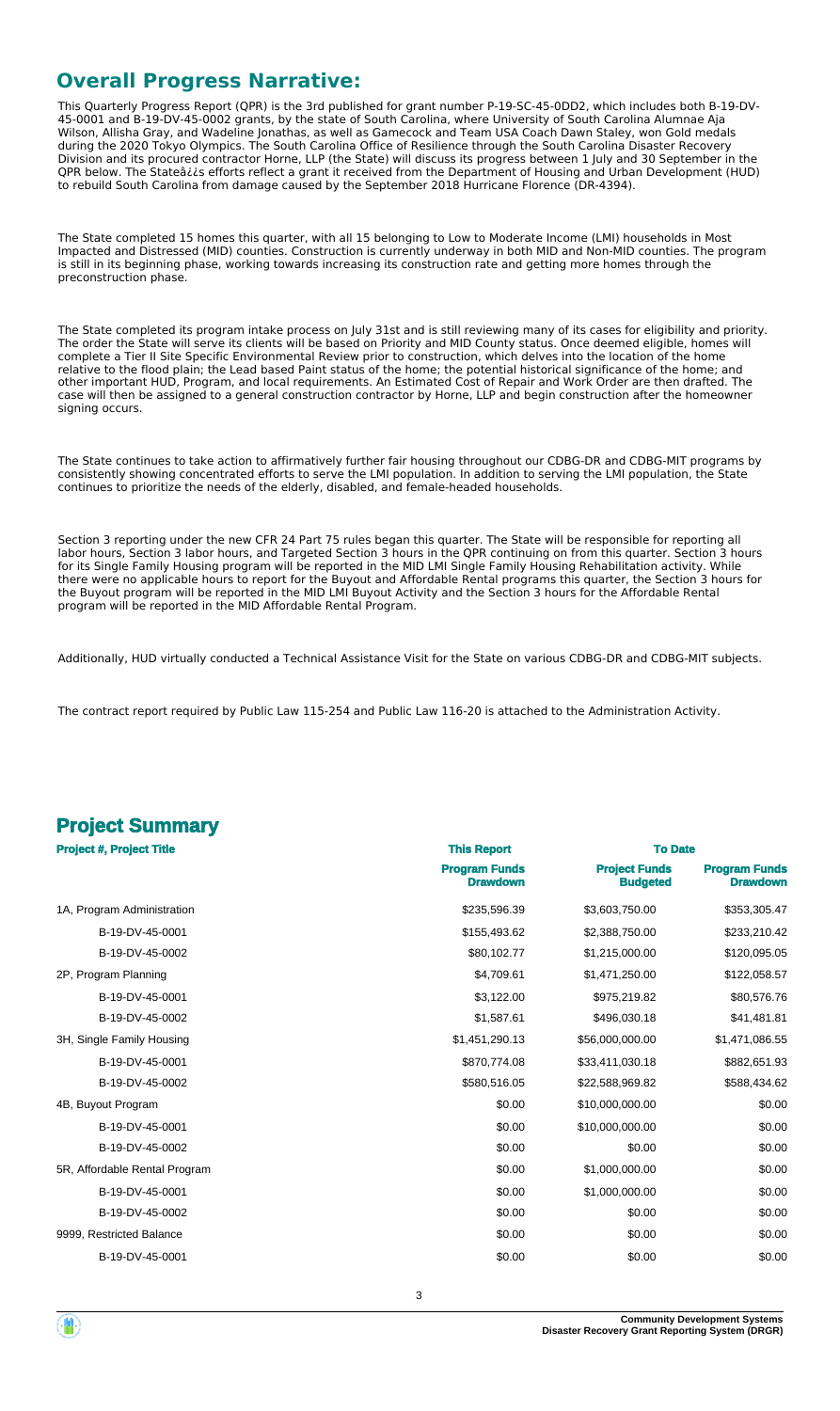# **Activities**

**Project # / 1A / Program Administration**

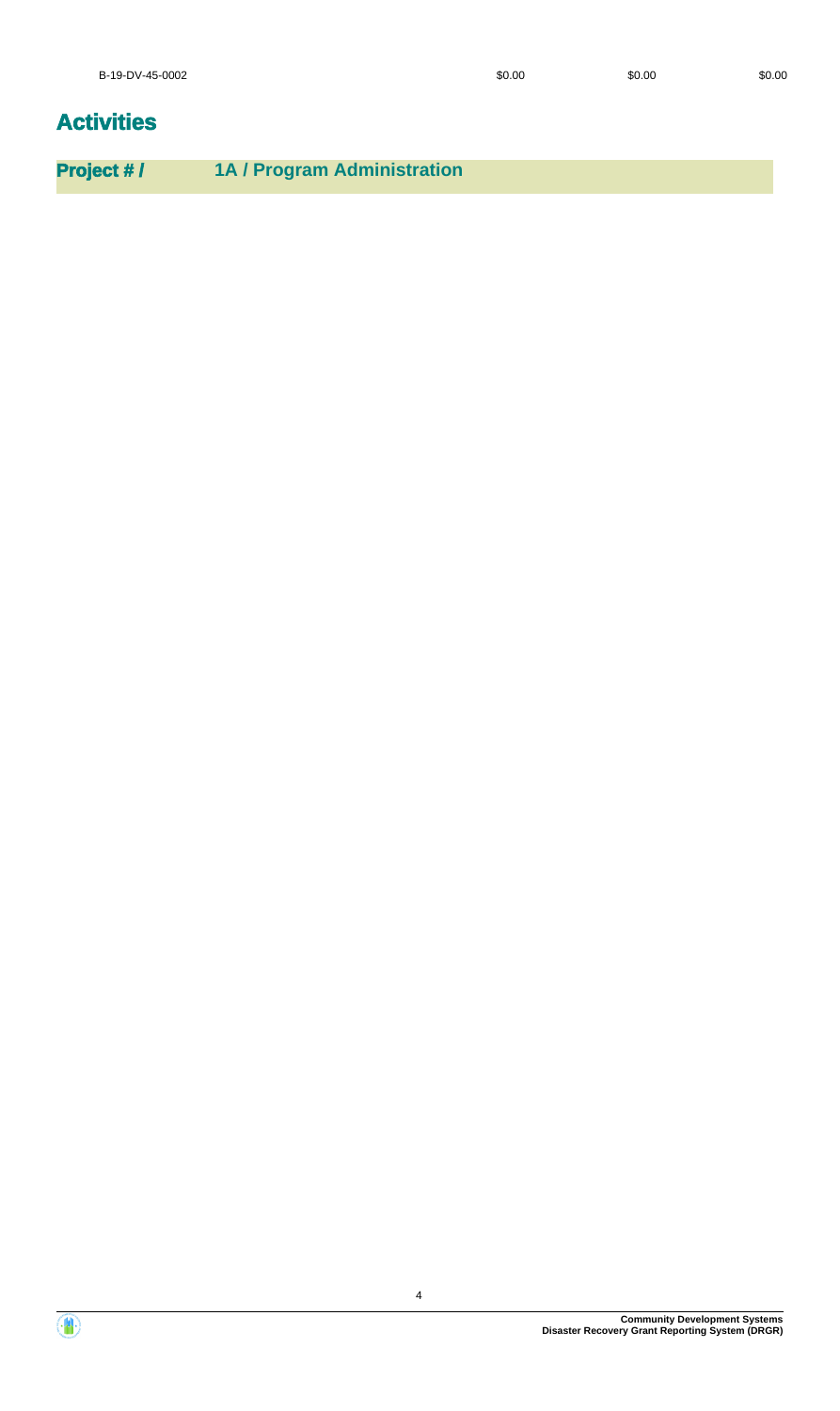# **Grantee Activity Number: 1A1A Activity Title: Program Administration**

## **Activitiy Type:**

**Projected Start Date: Benefit Type: National Objective:** 12/14/2020 N/A Administration **Under Way Project Number:** 1A

**Activity Status: Project Title:**

**Projected End Date:** Program Administration

**Completed Activity Actual End Date:** 12/14/2026

## **Responsible Organization:**

N/A South Carolina Office of Resilience

| <b>Overall</b>                                 | <b>Jul 1 thru Sep 30, 2021</b> | <b>To Date</b> |
|------------------------------------------------|--------------------------------|----------------|
| <b>Total Projected Budget from All Sources</b> | \$0.00                         | \$7,207,500.00 |
| B-19-DV-45-0001                                | \$0.00                         | \$3,603,750.00 |
| B-19-DV-45-0002                                | \$0.00                         | \$3,603,750.00 |
| <b>Total Budget</b>                            | \$0.00                         | \$7,207,500.00 |
| B-19-DV-45-0001                                | \$0.00                         | \$3,603,750.00 |
| B-19-DV-45-0002                                | \$0.00                         | \$3,603,750.00 |
| <b>Total Obligated</b>                         | \$2,700,000.00                 | \$2,900,000.00 |
| B-19-DV-45-0001                                | \$1,900,000.00                 | \$2,000,000.00 |
| B-19-DV-45-0002                                | \$800,000.00                   | \$900,000.00   |
| <b>Total Funds Drawdown</b>                    | \$235,596.39                   | \$353,305.47   |
| B-19-DV-45-0001                                | \$155,493.62                   | \$233,210.42   |
| B-19-DV-45-0002                                | \$80,102.77                    | \$120,095.05   |
| <b>Program Funds Drawdown</b>                  | \$235,596.39                   | \$353,305.47   |
| B-19-DV-45-0001                                | \$155,493.62                   | \$233,210.42   |
| B-19-DV-45-0002                                | \$80,102.77                    | \$120,095.05   |
| <b>Program Income Drawdown</b>                 | \$0.00                         | \$0.00         |
| B-19-DV-45-0001                                | \$0.00                         | \$0.00         |
| B-19-DV-45-0002                                | \$0.00                         | \$0.00         |
| <b>Program Income Received</b>                 | \$0.00                         | \$0.00         |
| B-19-DV-45-0001                                | \$0.00                         | \$0.00         |
| B-19-DV-45-0002                                | \$0.00                         | \$0.00         |
| <b>Total Funds Expended</b>                    | \$235,596.39                   | \$353,305.47   |
| South Carolina Office of Resilience            | \$235,596.39                   | \$353,305.47   |
| <b>Most Impacted and Distressed Expended</b>   | \$188,477.12                   | \$282,644.38   |
| B-19-DV-45-0001                                | \$124,394.90                   | \$186,568.34   |
| B-19-DV-45-0002                                | \$64,082.22                    | \$96,076.04    |
|                                                |                                |                |

## **Activity Description:**

This activity will cover the general administration of the program by the South Carolina Office of Resilience's Disaster Recovery Office.

## **Location Description:**

The Hurricane Florence CDBG-DR grant will serve Chesterfield, Darlington, Dillon, Florence, Georgetown, Horry, Marion, and Marlboro Counties. Additionally, Dillon, Horry, and Marion Counties are categorized as Most Impacted and Distressed (MID), with the rest of the counties being categorized as Non-Most Impacted and Distressed (NMID).

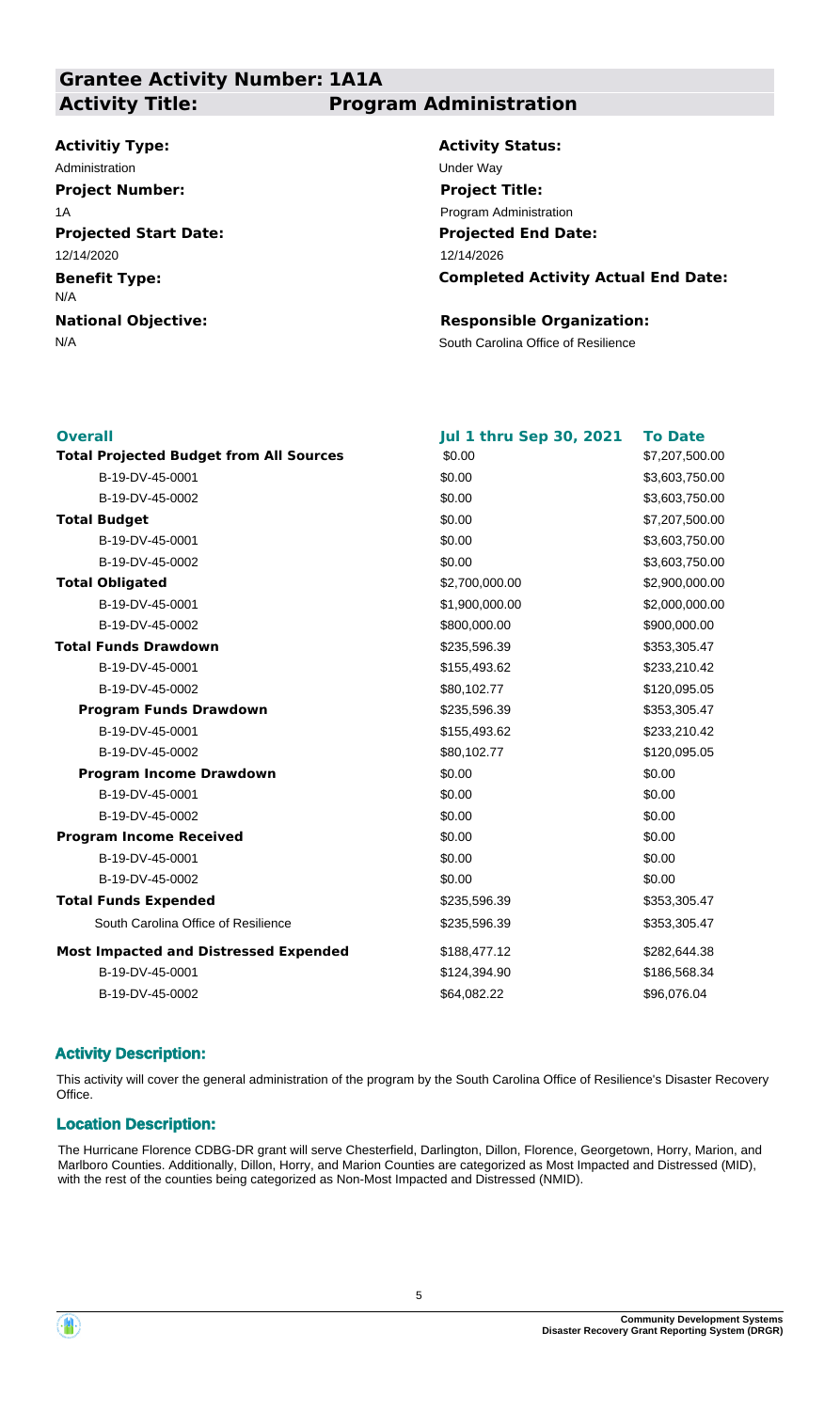#### **Activity Progress Narrative:**

Drawdowns completed this quarter were for the general administration of this program.

**Section 3 Qualitative Efforts:**

**No Accomplishments Performance Measures Accomplishments Performance Measures**

#### **Beneficiaries Performance Measures**

**No Beneficiaries Performance Measures found.**

## **Activity Locations**

**No Activity Locations found.**

No Other Funding Sources Found **Other Funding Sources Amount** Total Other Funding Sources

## **Other Funding Sources Budgeted - Detail**

#### **No Other Match Funding Sources Found**

**Activity Supporting Documents:** None

**Project # / 2P / Program Planning**

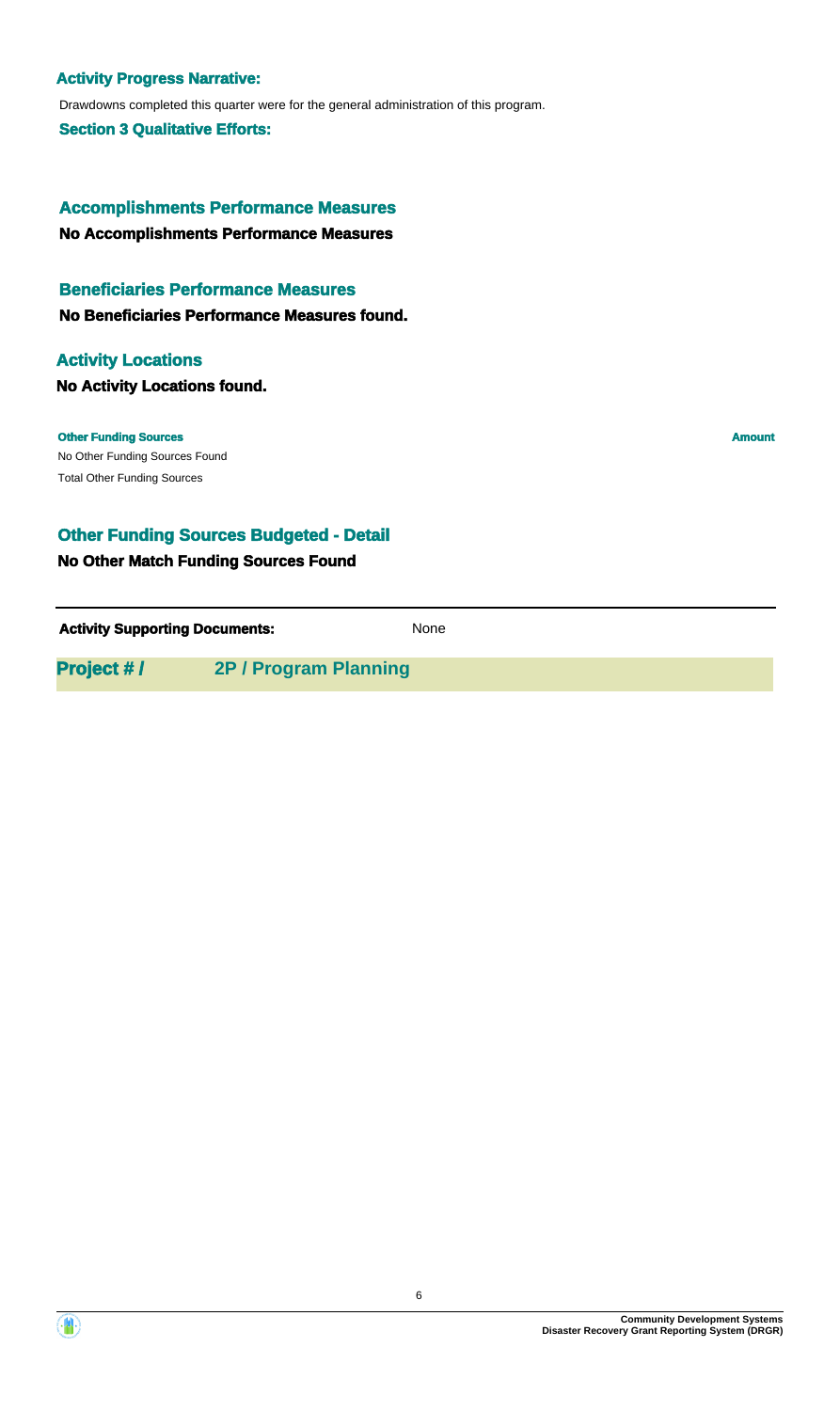# **Grantee Activity Number: 2P1P Activity Title: Program Planning**

#### **Activitiy Type:**

**Projected Start Date: Benefit Type: National Objective:** 12/14/2020 N/A Planning Under Way **Project Number:** 2P

**Activity Status: Projected End Date: Completed Activity Actual End Date:** 12/14/2026 **Project Title:** Program Planning

#### **Responsible Organization:**

N/A South Carolina Office of Resilience

| <b>Overall</b>                                 | <b>Jul 1 thru Sep 30, 2021</b> | <b>To Date</b> |
|------------------------------------------------|--------------------------------|----------------|
| <b>Total Projected Budget from All Sources</b> | \$0.00                         | \$2,942,500.00 |
| B-19-DV-45-0001                                | \$0.00                         | \$1,471,250.00 |
| B-19-DV-45-0002                                | \$0.00                         | \$1,471,250.00 |
| <b>Total Budget</b>                            | \$0.00                         | \$2,942,500.00 |
| B-19-DV-45-0001                                | \$0.00                         | \$1,471,250.00 |
| B-19-DV-45-0002                                | \$0.00                         | \$1,471,250.00 |
| <b>Total Obligated</b>                         | \$0.00                         | \$900,000.00   |
| B-19-DV-45-0001                                | \$0.00                         | \$500,000.00   |
| B-19-DV-45-0002                                | \$0.00                         | \$400,000.00   |
| <b>Total Funds Drawdown</b>                    | \$4,709.61                     | \$122,058.57   |
| B-19-DV-45-0001                                | \$3,122.00                     | \$80,576.76    |
| B-19-DV-45-0002                                | \$1,587.61                     | \$41,481.81    |
| <b>Program Funds Drawdown</b>                  | \$4,709.61                     | \$122,058.57   |
| B-19-DV-45-0001                                | \$3,122.00                     | \$80,576.76    |
| B-19-DV-45-0002                                | \$1,587.61                     | \$41,481.81    |
| <b>Program Income Drawdown</b>                 | \$0.00                         | \$0.00         |
| B-19-DV-45-0001                                | \$0.00                         | \$0.00         |
| B-19-DV-45-0002                                | \$0.00                         | \$0.00         |
| <b>Program Income Received</b>                 | \$0.00                         | \$0.00         |
| B-19-DV-45-0001                                | \$0.00                         | \$0.00         |
| B-19-DV-45-0002                                | \$0.00                         | \$0.00         |
| <b>Total Funds Expended</b>                    | \$4,709.61                     | \$122,058.57   |
| South Carolina Office of Resilience            | \$4,709.61                     | \$122,058.57   |
| <b>Most Impacted and Distressed Expended</b>   | \$3,767.69                     | \$97,646.85    |
| B-19-DV-45-0001                                | \$2,497.60                     | \$64,461.40    |
| B-19-DV-45-0002                                | \$1,270.09                     | \$33,185.45    |
|                                                |                                |                |

## **Activity Description:**

This activity covers the program planning and community participation efforts of the grant. Some of these planning costs, as authorized by 24 CFR 570.489(b) and 570.200 (h), were in preparation for the grant and predate the grant agreement. Some of these pre-award costs included the Unmet Needs Assessment by Disaster Metrics, LLC, which utilized a Social Vulnerability Index to help the State target those that are the most vulnerable and unable to self-recover. This activity will cover all current and future planning costs as well.

The State values citizen and stakeholder engagement. South Carolina has developed a Citizen Participation Plan in compliance with 24 CFR 91.115 and applicable HUD requirements to set forth the policies and procedures

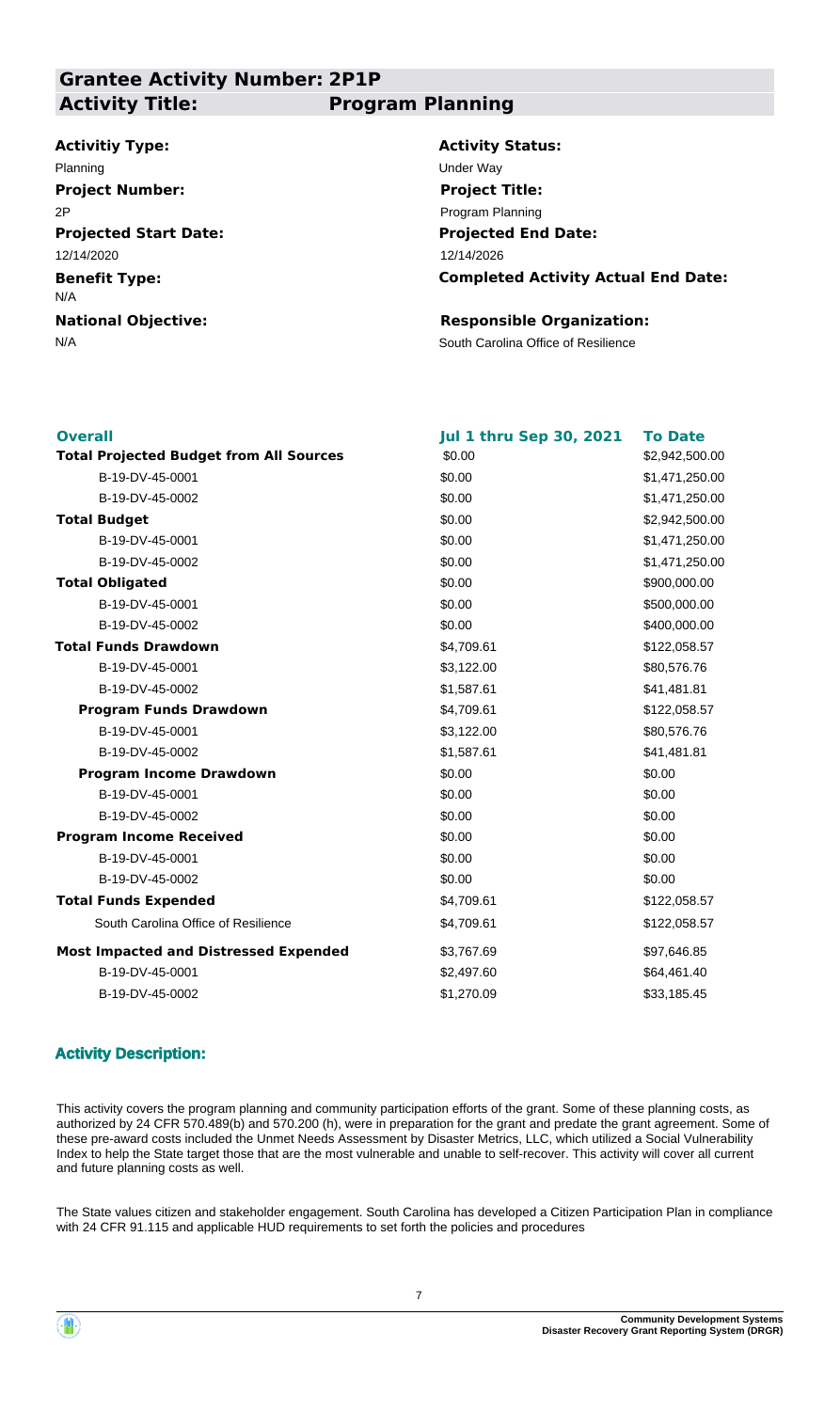applicable to citizen participation. This plan is intended to maximize the opportunity for citizen involvement in the planning and development of the South Carolina CDBG-DR recovery program. The State has published a Language Assistance Plan (LAP) in order to provide all citizens with equal access to information abut the program, including people with disabilities and people with Limited English Proficiency (LEP). It has published its Action Plan in both Spanish and English and encourages the participation of regional and state-wide institutions and organizations, such as Volunteer Organizations Active in Disasters (VOADs). The State also runs a monthly Stakeholder meeting that is open to the public. While Covid-19 is active, the Stakeholder meeting will be held through a video conference.

#### **Location Description:**

The Hurricane Florence CDBG-DR grant will serve Chesterfield, Darlington, Dillon, Florence, Georgetown, Horry, Marion, and Marlboro Counties. Additionally, Dillon, Horry, and Marion Counties are categorized as Most Impacted and Distressed (MID), with the rest of the counties being categorized as Non-Most Impacted and Distressed (NMID).

#### **Activity Progress Narrative:**

Due to COVID-19, the State is hosting its monthly stakeholder meetings online through Zoom. Additionally, it is continuing its commitment to public transparency by continuing to post updated program information and statistics online.

## **Section 3 Qualitative Efforts:**

## **Accomplishments Performance Measures**

|                           | <b>This Report Period</b> | <b>Cumulative Actual Total / Expected</b> |
|---------------------------|---------------------------|-------------------------------------------|
|                           | <b>Total</b>              | <b>Total</b>                              |
| # of community engagement |                           | 6/60                                      |

## **Beneficiaries Performance Measures**

#### **No Beneficiaries Performance Measures found.**

## **Activity Locations**

#### **No Activity Locations found.**

#### **Other Funding Sources Amount**

No Other Funding Sources Found Total Other Funding Sources

# **Other Funding Sources Budgeted - Detail**

#### **No Other Match Funding Sources Found**

| <b>Activity Supporting Documents:</b> | None |  |
|---------------------------------------|------|--|
|---------------------------------------|------|--|

| <b>Project #/</b> | <b>3H / Single Family Housing</b> |
|-------------------|-----------------------------------|
|-------------------|-----------------------------------|

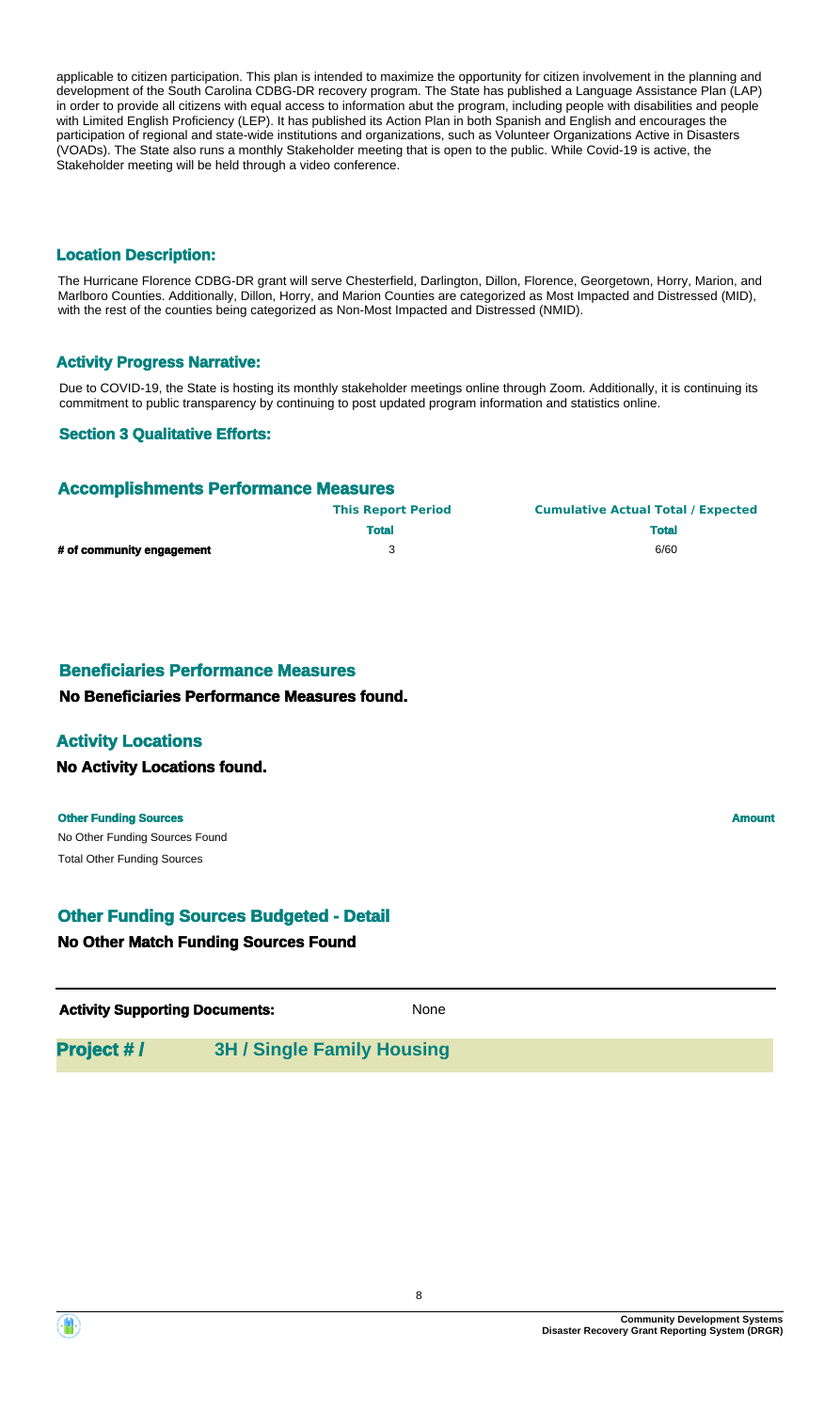# **Grantee Activity Number: 3H1MIDLMI Activity Title:**

# **MID LMI Single Family Housing Rehabilitation**

#### **Activitiy Type:**

Rehabilitation/reconstruction of residential structures Under Way

**Project Number:** 3H

**Projected Start Date:** 12/14/2020

### **Benefit Type:** Direct ( HouseHold )

**National Objective:**

#### **Activity Status:**

**Projected End Date: Completed Activity Actual End Date:** 12/14/2026 **Project Title:** Single Family Housing

#### **Responsible Organization:**

Low/Mod-Income Housing The South Carolina Office of Resilience

| <b>Overall</b>                                 | <b>Jul 1 thru Sep 30, 2021</b> | <b>To Date</b>  |
|------------------------------------------------|--------------------------------|-----------------|
| <b>Total Projected Budget from All Sources</b> | \$0.00                         | \$60,001,369.26 |
| B-19-DV-45-0001                                | \$0.00                         | \$30,000,684.63 |
| B-19-DV-45-0002                                | \$0.00                         | \$30,000,684.63 |
| <b>Total Budget</b>                            | \$0.00                         | \$60,001,369.26 |
| B-19-DV-45-0001                                | \$0.00                         | \$30,000,684.63 |
| B-19-DV-45-0002                                | \$0.00                         | \$30,000,684.63 |
| <b>Total Obligated</b>                         | \$19,800,000.00                | \$20,000,000.00 |
| B-19-DV-45-0001                                | \$9,900,000.00                 | \$10,000,000.00 |
| B-19-DV-45-0002                                | \$9,900,000.00                 | \$10,000,000.00 |
| <b>Total Funds Drawdown</b>                    | \$1,108,785.66                 | \$1,123,910.13  |
| B-19-DV-45-0001                                | \$644,372.82                   | \$653,162.43    |
| B-19-DV-45-0002                                | \$464,412.84                   | \$470,747.70    |
| <b>Program Funds Drawdown</b>                  | \$1,108,785.66                 | \$1,123,910.13  |
| B-19-DV-45-0001                                | \$644,372.82                   | \$653,162.43    |
| B-19-DV-45-0002                                | \$464,412.84                   | \$470,747.70    |
| <b>Program Income Drawdown</b>                 | \$0.00                         | \$0.00          |
| B-19-DV-45-0001                                | \$0.00                         | \$0.00          |
| B-19-DV-45-0002                                | \$0.00                         | \$0.00          |
| <b>Program Income Received</b>                 | \$0.00                         | \$0.00          |
| B-19-DV-45-0001                                | \$0.00                         | \$0.00          |
| B-19-DV-45-0002                                | \$0.00                         | \$0.00          |
| <b>Total Funds Expended</b>                    | \$1,108,785.66                 | \$1,123,910.13  |
| South Carolina Office of Resilience            | \$1,108,785.66                 | \$1,123,910.13  |
| <b>Most Impacted and Distressed Expended</b>   | \$1,108,785.66                 | \$1,123,910.13  |
| B-19-DV-45-0001                                | \$644,372.82                   | \$653,162.43    |
| B-19-DV-45-0002                                | \$464,412.84                   | \$470,747.70    |

# **Activity Description:**

The State will run a Single Family Rehabilitation program to assist those within the Low to Moderate Income (LMI) community that have been unable to self-recover from damage as a result of Hurricane Florence. Depending on the damage, the State, through its contractors, will either rehabilitate the applicant's damaged Manufactured Housing Unit (MHU) or Stick Built Home, replace the MHU with a new one, or reconstruct a new Stick Built Home depending on the severity and cost of repair of the applicant's storm damaged home. In order to ensure that those most vulnerable receive assistance first, the State will serve applicants based on a 1-8 prioritization matrix, in accordance with the approved Action Plan. The categories are based on the applicant's household income, whether any members of the household are age dependent (65 and older or 17 and

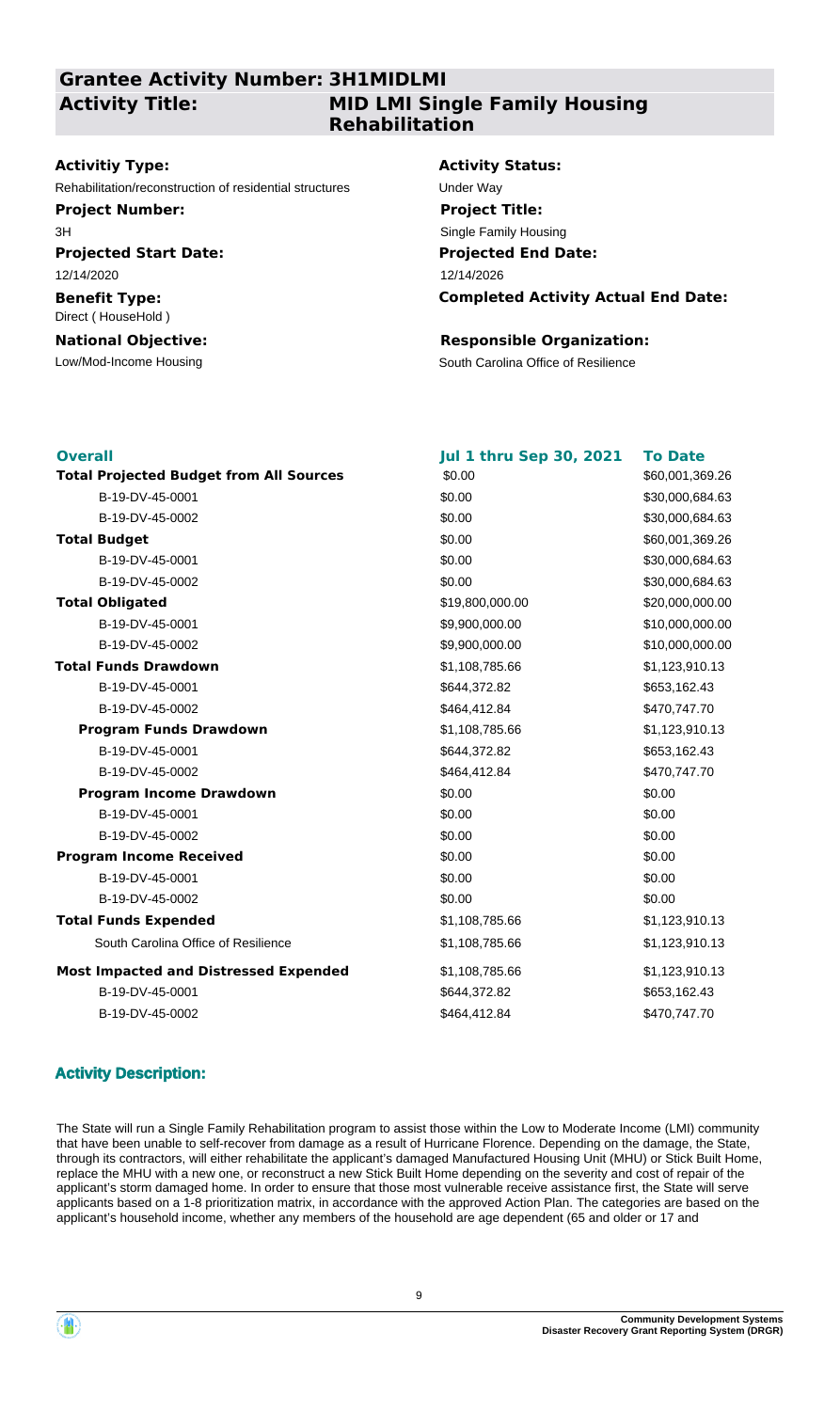younger), and whether anyone within the household is disabled.

Additionally, the State may, on an extremely limited case by case basis, provide temporary relocation assistance to some applicants that are unable to find anywhere to temporarily live while their home is under construction.

This specific activity will focus solely on the Low to Moderate Income Community within the Most Impacted and Distressed Counties.

#### **Location Description:**

This activity will be solely focused on the Most Impacted and Distressed Counties of Dillon, Horry, and Marion.

#### **Activity Progress Narrative:**

This activity is focused on assisting those in the first 6 priority categories, who are classified as Low to Moderate Income (LMI) applicants and live within the Most Impacted and Distressed (MID) counties.

This quarter, the State successfully completed 15 homes in MID counties and is working to ramp up production while the program is in its early stage. All 15 homes belong to LMI households that are located within the MID counties.

Additionally, this activity will be used to report Section 3 data for the Single Family Housing Rehabilitation program. During this quarter, there were 32,812 Total Labor Hours, 6,240 Section 3 Labor Hours, and 6,240 Targeted Section 3 Labor Hours. The State has surpassed its 5% Targeted Section 3 Labor Hours goal at 19%, but fall short of the Safe Harbor 25% Benchmark for Total Section 3 Hours. The State is making efforts to increase Section 3 Labor hours by hiring low income residents through local advertising media, having signs prominently displayed at the project site, and other recruitment tactics.

Note: A metric on the accomplishment portion of the report was corrected to 20 properties to reflect the program's total number of properties served.

#### **Section 3 Qualitative Efforts:**

#### **Accomplishments Performance Measures**

|                                  | <b>This Report Period</b> | <b>Cumulative Actual Total / Expected</b> |
|----------------------------------|---------------------------|-------------------------------------------|
|                                  | <b>Total</b>              | <b>Total</b>                              |
| # of Properties                  | 20                        | 20/280                                    |
| # of Substantially Rehabilitated | 4                         | 4/84                                      |

|                         | <b>This Report Period</b> | <b>Cumulative Actual Total / Expected</b> |
|-------------------------|---------------------------|-------------------------------------------|
|                         | <b>Total</b>              | <b>Total</b>                              |
| # of Housing Units      | 15                        | 20/280                                    |
| # of Singlefamily Units | 15                        | 20/280                                    |

#### **Beneficiaries Performance Measures**

|                    |     | <b>This Report Period</b> |              | <b>Cumulative Actual Total / Expected</b> |            |        |                |
|--------------------|-----|---------------------------|--------------|-------------------------------------------|------------|--------|----------------|
|                    | Low | Mod                       | <b>Total</b> | Low                                       | <b>Mod</b> | Total  | <b>Low/Mod</b> |
| # of Households    | 15  |                           | 15           | 20/224                                    | 0/56       | 20/280 | 100.00         |
| # Owner Households | 15  |                           | 15           | 20/224                                    | 0/56       | 20/280 | 100.00         |

## **Activity Locations**

| <b>Address</b> | City | <b>County</b> | <b>State</b> | <b>Zip</b> | <b>Status / Accept</b> |
|----------------|------|---------------|--------------|------------|------------------------|
|                |      |               |              |            |                        |

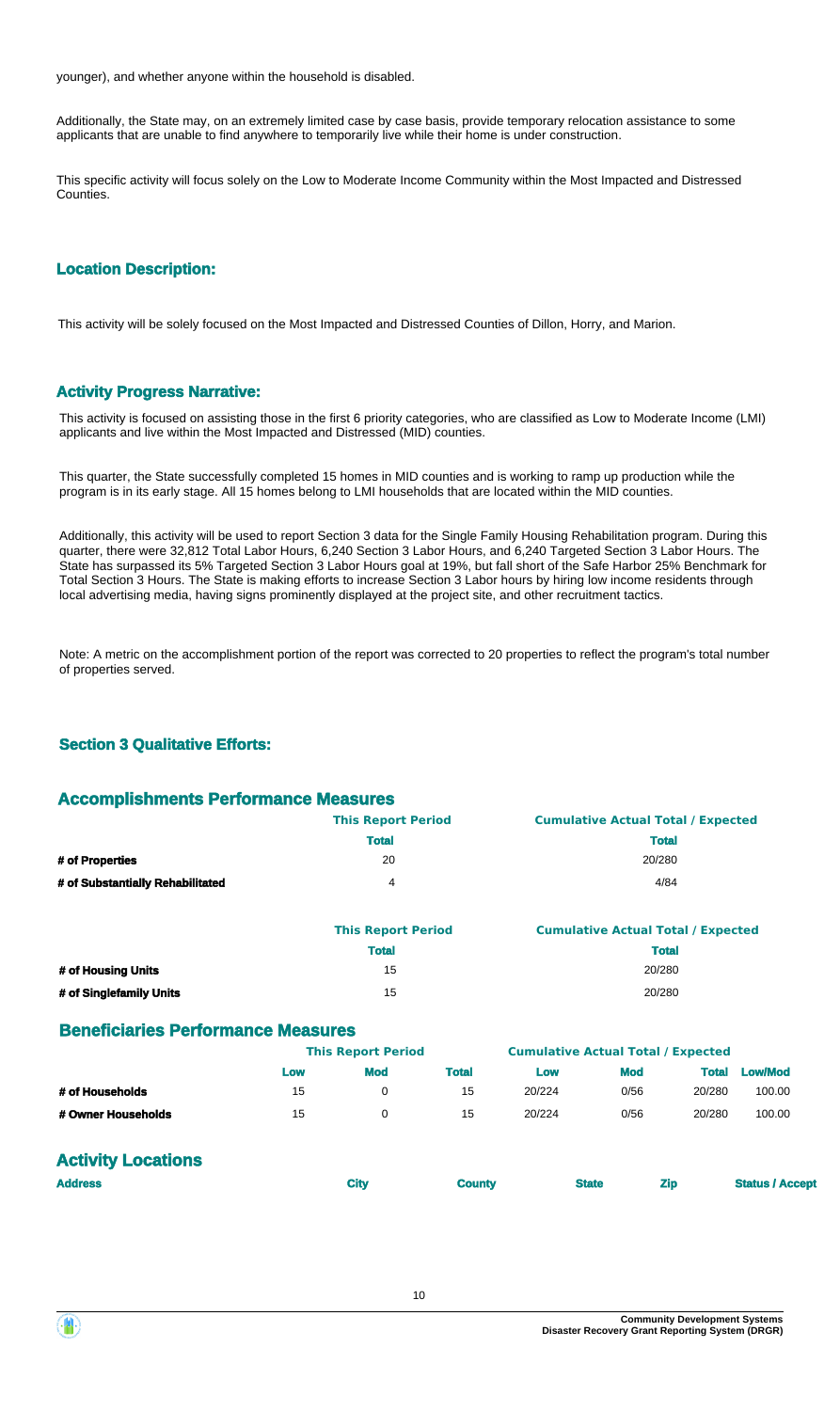# **Other Funding Sources Budgeted - Detail**

## **No Other Match Funding Sources Found**

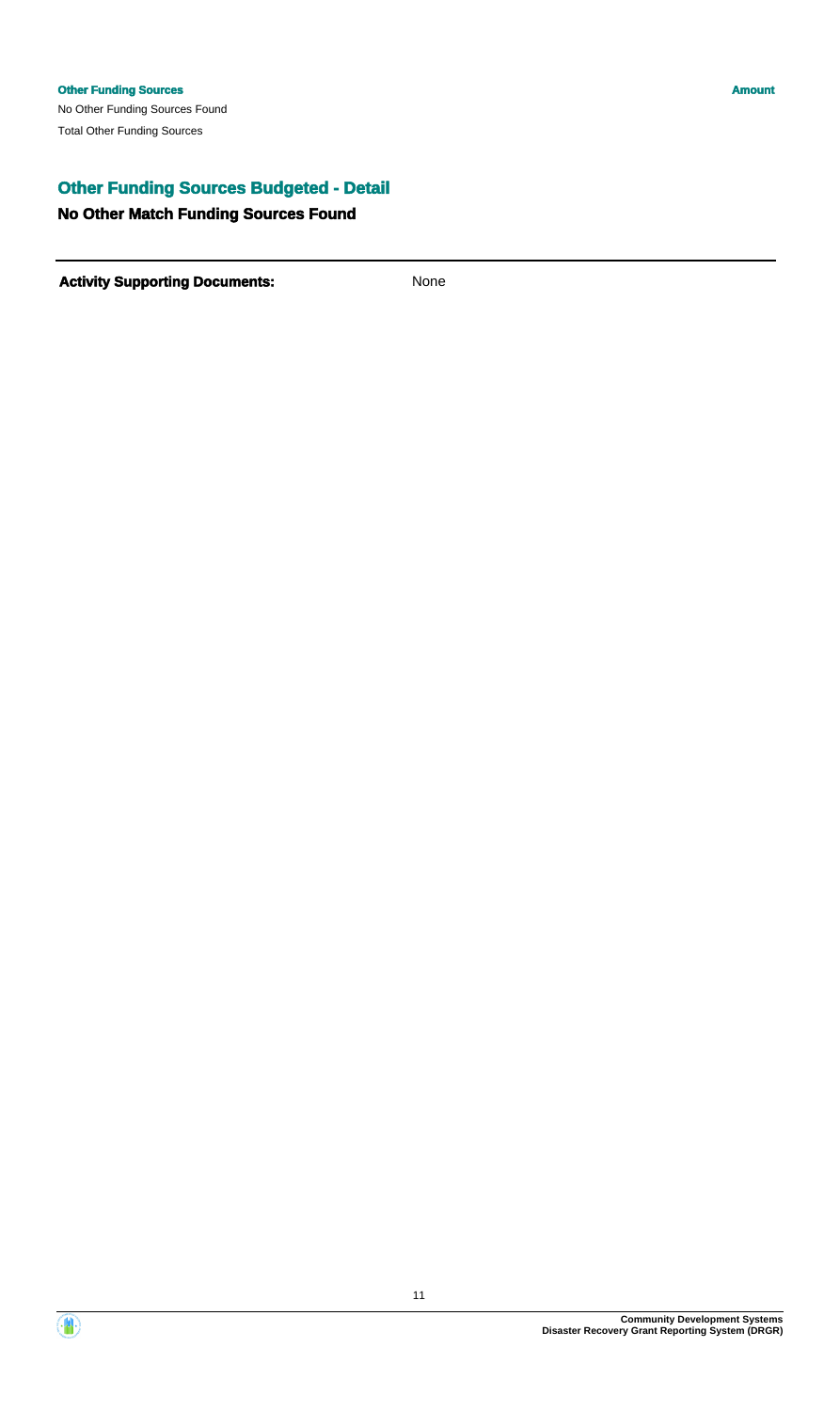# **Grantee Activity Number: 3H2NMIDLMI Activity Title:**

# **NMID LMI Single Family Housing Rehabilitation**

#### **Activitiy Type:**

Rehabilitation/reconstruction of residential structures Under Way

**Project Number:** 3H

**Projected Start Date:** 12/14/2020

## **Benefit Type:** Direct ( HouseHold )

# **National Objective:**

#### **Activity Status:**

**Projected End Date: Completed Activity Actual End Date:** 12/14/2026 **Project Title:** Single Family Housing

#### **Responsible Organization:**

Low/Mod-Income Housing The South Carolina Office of Resilience

| <b>Overall</b>                                 | <b>Jul 1 thru Sep 30, 2021</b> | <b>To Date</b>  |
|------------------------------------------------|--------------------------------|-----------------|
| <b>Total Projected Budget from All Sources</b> | \$0.00                         | \$18,398,630.74 |
| B-19-DV-45-0001                                | \$0.00                         | \$9,199,315.37  |
| B-19-DV-45-0002                                | \$0.00                         | \$9,199,315.37  |
| <b>Total Budget</b>                            | \$0.00                         | \$18,398,630.74 |
| B-19-DV-45-0001                                | \$0.00                         | \$9,199,315.37  |
| B-19-DV-45-0002                                | \$0.00                         | \$9,199,315.37  |
| <b>Total Obligated</b>                         | \$6,600,000.00                 | \$6,800,000.00  |
| B-19-DV-45-0001                                | \$3,900,000.00                 | \$4,000,000.00  |
| B-19-DV-45-0002                                | \$2,700,000.00                 | \$2,800,000.00  |
| <b>Total Funds Drawdown</b>                    | \$342,504.47                   | \$347,176.42    |
| B-19-DV-45-0001                                | \$226,401.26                   | \$229,489.50    |
| B-19-DV-45-0002                                | \$116,103.21                   | \$117,686.92    |
| <b>Program Funds Drawdown</b>                  | \$342,504.47                   | \$347,176.42    |
| B-19-DV-45-0001                                | \$226,401.26                   | \$229,489.50    |
| B-19-DV-45-0002                                | \$116,103.21                   | \$117,686.92    |
| <b>Program Income Drawdown</b>                 | \$0.00                         | \$0.00          |
| B-19-DV-45-0001                                | \$0.00                         | \$0.00          |
| B-19-DV-45-0002                                | \$0.00                         | \$0.00          |
| <b>Program Income Received</b>                 | \$0.00                         | \$0.00          |
| B-19-DV-45-0001                                | \$0.00                         | \$0.00          |
| B-19-DV-45-0002                                | \$0.00                         | \$0.00          |
| <b>Total Funds Expended</b>                    | \$342,504.47                   | \$347,176.42    |
| South Carolina Office of Resilience            | \$342,504.47                   | \$347,176.42    |
| <b>Most Impacted and Distressed Expended</b>   | \$0.00                         | \$0.00          |
| B-19-DV-45-0001                                | \$0.00                         | \$0.00          |
| B-19-DV-45-0002                                | \$0.00                         | \$0.00          |

## **Activity Description:**

The State will run a Single Family Rehabilitation program to assist those within the Low to Moderate Income (LMI) community that have been unable to self-recover from damage as a result of Hurricane Florence. Depending on the damage, the State, through its contractors, will either rehabilitate the applicant's damaged Manufactured Housing Unit (MHU) or Stick Built Home, replace the MHU with a new one, or reconstruct a new Stick Built Home depending on the severity and cost of repair of the applicant's storm damaged home. In order to ensure that those most vulnerable receive assistance first, the State will serve applicants based on a 1-8 prioritization matrix, in accordance with the approved Action Plan. The categories are based on the applicant's household income, whether any members of the household are age dependent (65 and older or 17 and younger), and whether anyone within the household is disabled.

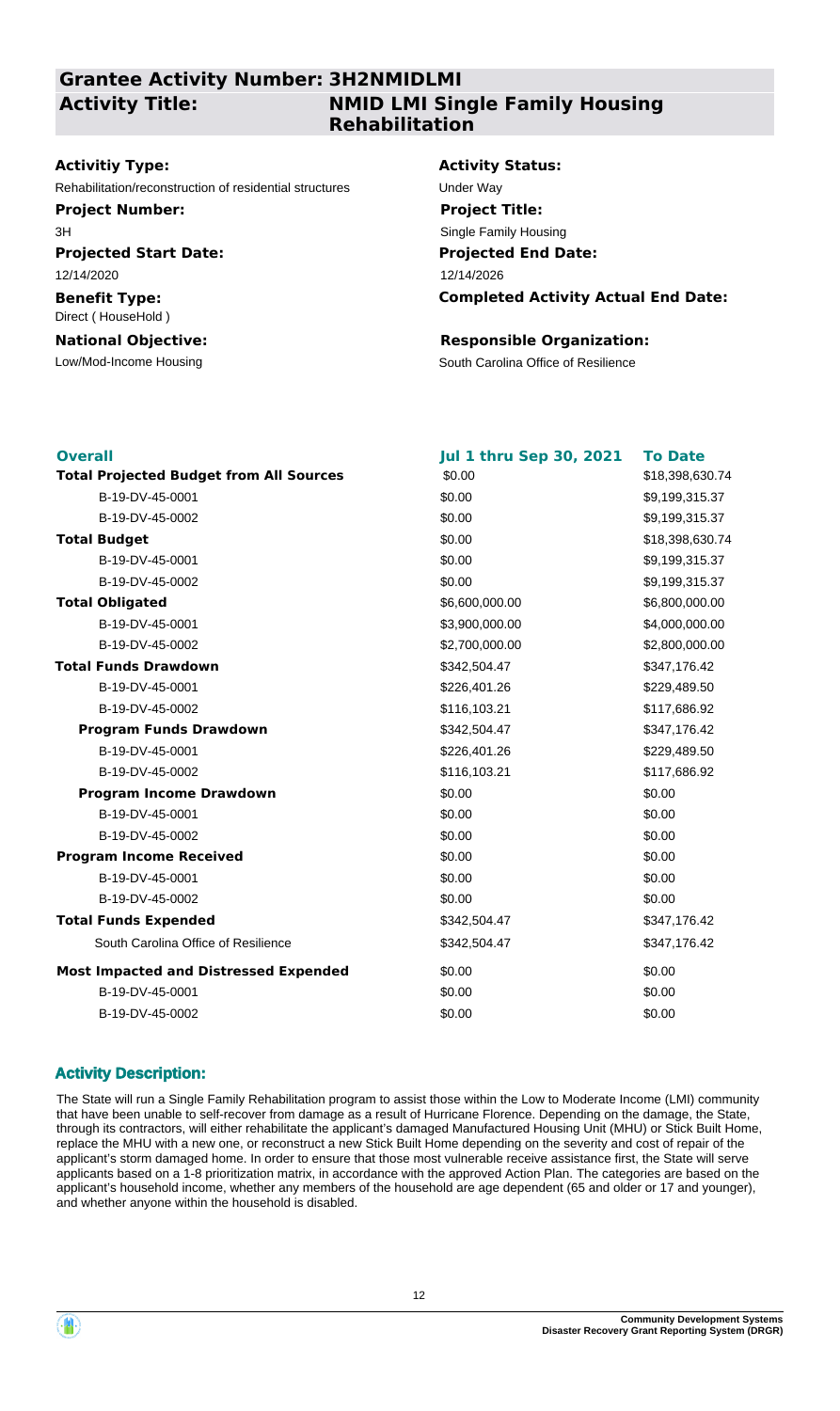Additionally, the State may, on an extremely limited case by case basis, provide temporary relocation assistance to some applicants that are unable to find anywhere to temporarily live while their home is under construction.

This specific activity will focus solely on the Low to Moderate Income Community within the Non-Most Impacted and Distressed Counties.

## **Location Description:**

This activity will focus solely on the Non-Most Impacted and Distressed Counties of Chesterfield, Darlington, Florence, Georgetown, and Marlboro.

#### **Activity Progress Narrative:**

No homes were completed within the Non-Most Impacted and Distressed (NMID) counties this quarter. Construction is currently underway within NMID counties.

This activity is focused on assisting those in the first 6 priority categories, who are classified as Low to Moderate Income (LMI) applicants and live within the NMID counties.

**Section 3 Qualitative Efforts:**

#### **Accomplishments Performance Measures**

**No Accomplishments Performance Measures**

#### **Beneficiaries Performance Measures**

**No Beneficiaries Performance Measures found.**

## **Activity Locations**

**No Activity Locations found.**

#### **Other Funding Sources Amount Amount Amount Amount Amount Amount Amount**

No Other Funding Sources Found Total Other Funding Sources

## **Other Funding Sources Budgeted - Detail**

#### **No Other Match Funding Sources Found**

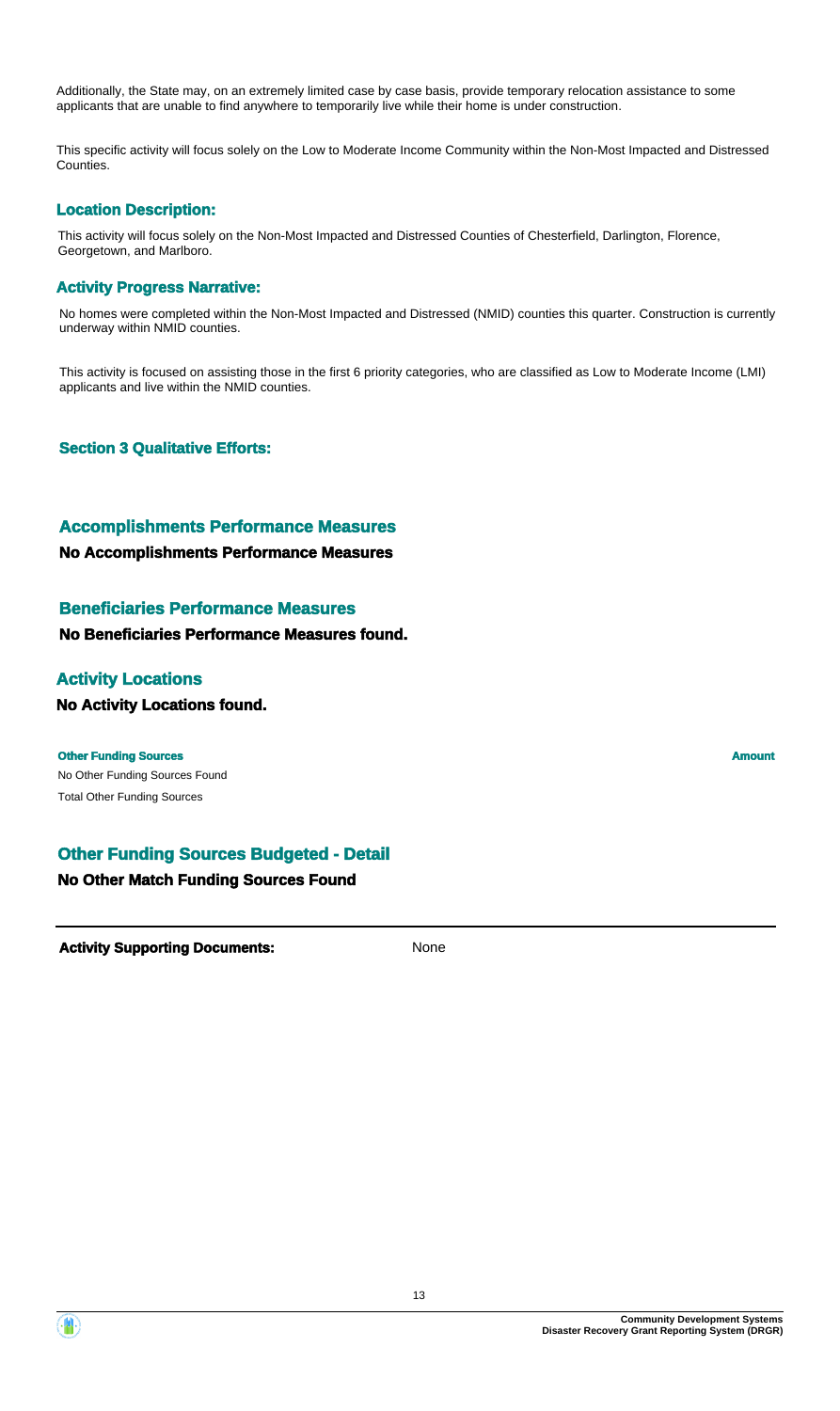# **Grantee Activity Number: 3H3MIDUN Activity Title:**

# **MID Urgent Need Single Family Rehabilitation**

#### **Activitiy Type:**

Rehabilitation/reconstruction of residential structures Under Way

#### **Project Number:**

3H

# **Projected Start Date:**

12/14/2020

**Benefit Type:** Direct ( HouseHold )

# **National Objective:**

#### **Activity Status:**

**Projected End Date: Completed Activity Actual End Date:** 12/14/2026 **Project Title:** Single Family Housing

#### **Responsible Organization:**

Urgent Need South Carolina Office of Resilience

| <b>Overall</b>                                 | <b>Jul 1 thru Sep 30, 2021</b> | <b>To Date</b>  |
|------------------------------------------------|--------------------------------|-----------------|
| <b>Total Projected Budget from All Sources</b> | \$0.00                         | \$12,857,436.27 |
| <b>Total Budget</b>                            | \$0.00                         | \$12,857,436.27 |
| <b>Total Obligated</b>                         | \$0.00                         | \$0.00          |
| <b>Total Funds Drawdown</b>                    | \$0.00                         | \$0.00          |
| <b>Program Funds Drawdown</b>                  | \$0.00                         | \$0.00          |
| <b>Program Income Drawdown</b>                 | \$0.00                         | \$0.00          |
| <b>Program Income Received</b>                 | \$0.00                         | \$0.00          |
| <b>Total Funds Expended</b>                    | \$0.00                         | \$0.00          |
| South Carolina Office of Resilience            | \$0.00                         | \$0.00          |
| <b>Most Impacted and Distressed Expended</b>   | \$0.00                         | \$0.00          |

## **Activity Description:**

After the Single Family Rehabilitation program assists its Low to Moderate Income (LMI) applicants, the State will assist applicants who display Urgent Need whose Area Median Income (AMI) is between 80-120%. Depending on the damage, the State, through its contractors, will either rehabilitate the applicant's damaged Manufactured Housing Unit (MHU) or Stick Built Home, replace the MHU with a new one, or reconstruct a new Stick Built Home depending on the severity and cost of repair of the applicant's storm damaged home. In order to ensure that those most vulnerable receive assistance first, the State will serve applicants based on a 1-8 prioritization matrix, in accordance with the approved Action Plan. The categories are based on the applicant's household income, whether any members of the household are age dependent (65 and older or 17 and younger), and whether anyone within the household is disabled.

Additionally, the State may, on an extremely limited case by case basis, provide temporary relocation assistance to some applicants that are unable to find anywhere to temporarily live while their home is under construction.

This specific activity will focus solely on Non-LMI applicants that qualify as Urgent Need within the Most Impacted and Distressed Counties.

# **Location Description:**

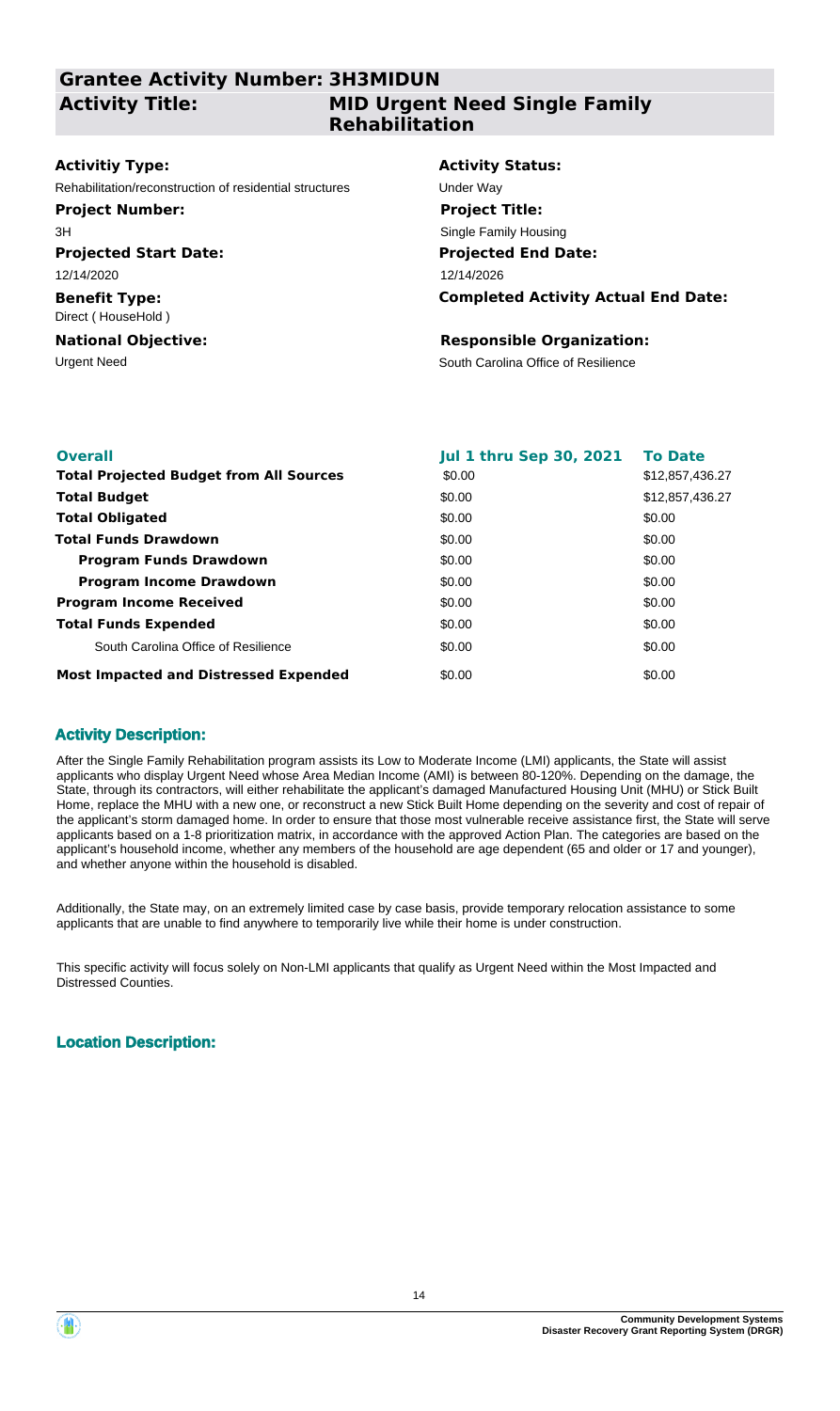#### **Activity Progress Narrative:**

This activity is focused on assisting those in the last 2 priority categories, whose Household Income of 81% to 120% (AMI) classifies them as non-Low to Moderate Income (LMI). Construction for this activity will begin when all completed and eligible LMI applications from the Most Impacted and Distressed (MID) counties have been served.

**Section 3 Qualitative Efforts:**

# **Accomplishments Performance Measures**

**No Accomplishments Performance Measures**

### **Beneficiaries Performance Measures**

#### **No Beneficiaries Performance Measures found.**

#### **Activity Locations**

#### **No Activity Locations found.**

#### **Other Funding Sources Amount Amount Amount Amount Amount Amount Amount**

No Other Funding Sources Found Total Other Funding Sources

## **Other Funding Sources Budgeted - Detail**

### **No Other Match Funding Sources Found**

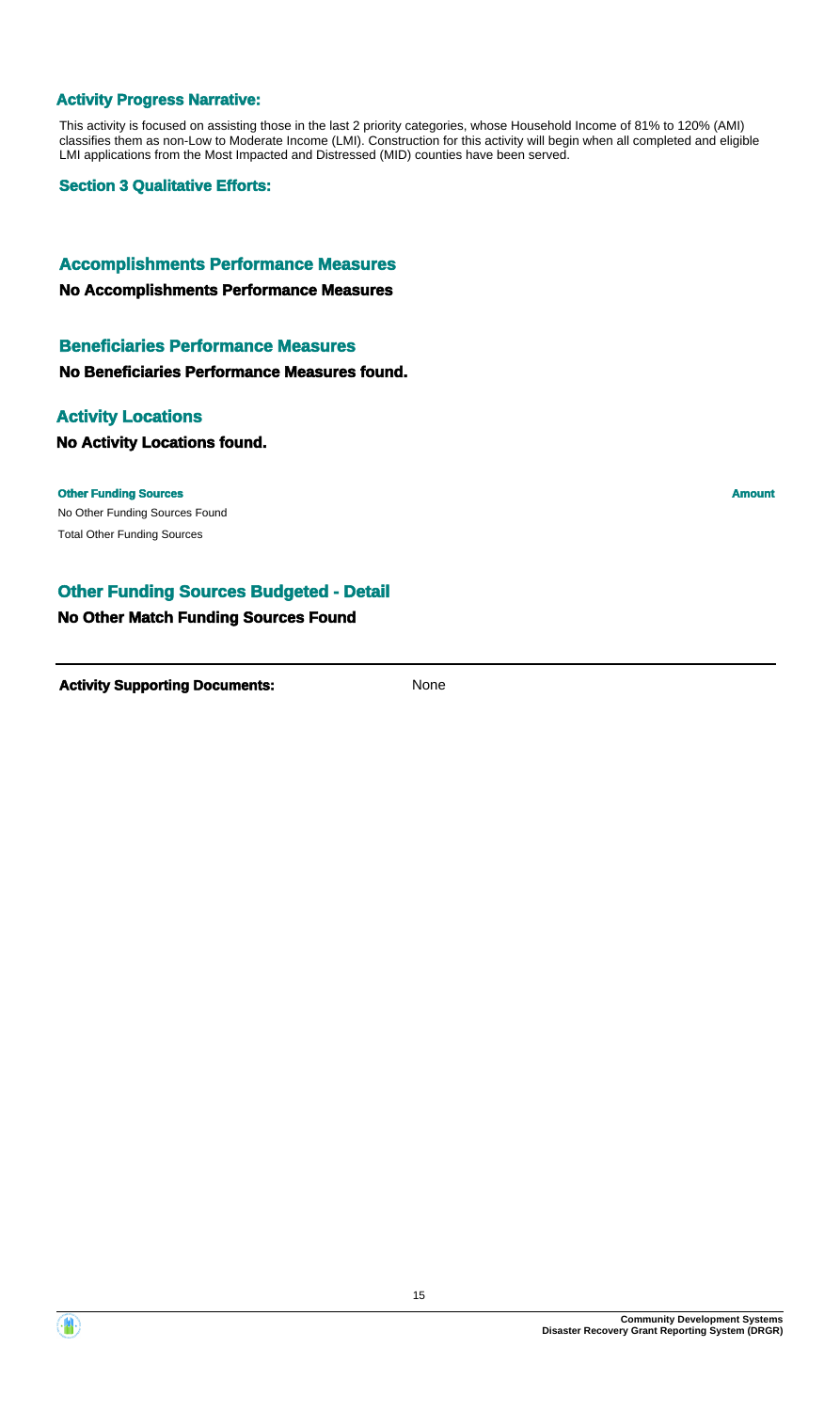# **Grantee Activity Number: 3H4NMIDUN Activity Title:**

# **NMID Urgent Need Single Family Rehabilitation**

#### **Activitiy Type:**

Rehabilitation/reconstruction of residential structures Under Way

#### **Project Number:**

3H

# **Projected Start Date:**

12/14/2020

#### **Benefit Type:** Direct ( HouseHold )

**National Objective:**

#### **Activity Status:**

**Projected End Date: Completed Activity Actual End Date:** 12/14/2026 **Project Title:** Single Family Housing

#### **Responsible Organization:**

Urgent Need South Carolina Office of Resilience

| <b>Overall</b>                                 | <b>Jul 1 thru Sep 30, 2021</b> | <b>To Date</b> |
|------------------------------------------------|--------------------------------|----------------|
| <b>Total Projected Budget from All Sources</b> | \$0.00                         | \$3,942,563.73 |
| <b>Total Budget</b>                            | \$0.00                         | \$3,942,563.73 |
| <b>Total Obligated</b>                         | \$0.00                         | \$0.00         |
| <b>Total Funds Drawdown</b>                    | \$0.00                         | \$0.00         |
| <b>Program Funds Drawdown</b>                  | \$0.00                         | \$0.00         |
| <b>Program Income Drawdown</b>                 | \$0.00                         | \$0.00         |
| <b>Program Income Received</b>                 | \$0.00                         | \$0.00         |
| <b>Total Funds Expended</b>                    | \$0.00                         | \$0.00         |
| South Carolina Office of Resilience            | \$0.00                         | \$0.00         |
| <b>Most Impacted and Distressed Expended</b>   | \$0.00                         | \$0.00         |

## **Activity Description:**

After the Single Family Rehabilitation program assists its Low to Moderate Income (LMI) applicants, it will assist applicants whose Area Median Income (AMI) is between 80-120%. Depending on the damage, the State, through its contractors, will either rehabilitate the applicant's damaged Manufactured Housing Unit (MHU) or Stick Built Home, replace the MHU with a new one, or reconstruct a new Stick Built Home depending on the severity and cost of repair of the applicant's storm damaged home. In order to ensure that those most vulnerable receive assistance first, the State will serve applicants based on a 1-8 prioritization matrix, in accordance with the approved Action Plan. The categories are based on the applicant's household income, whether any members of the household are age dependent (65 and older or 17 and younger), and whether anyone within the household is disabled.

Additionally, the State may, on an extremely limited case by case basis, provide temporary relocation assistance to some applicants that are unable to find anywhere to temporarily live while their home is under construction.

This specific activity will focus solely on Non-LMI applicants that qualify as Urgent Need within the Non-Most Impacted and Distressed Counties.

# **Location Description:**

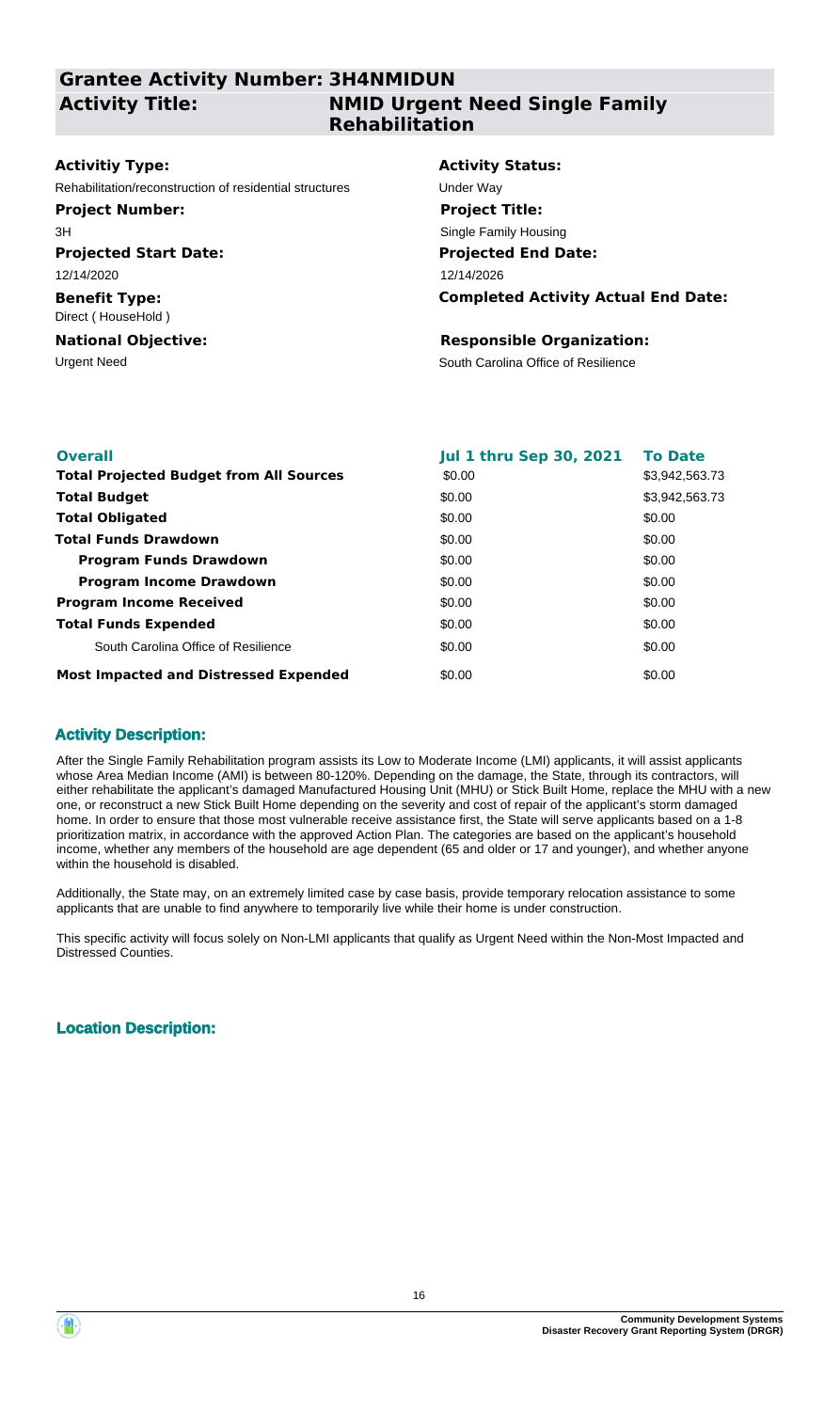#### **Activity Progress Narrative:**

This activity is focused on assisting those in the last 2 priority categories, whose Household Income of 81% to 120% (AMI) classifies them as non-Low to Moderate Income (LMI). Construction for this activity will begin when all completed and eligible LMI applications from the Non-Most Impacted and Distressed (NMID) counties have been served.

**Section 3 Qualitative Efforts:**

#### **Accomplishments Performance Measures**

**No Accomplishments Performance Measures**

#### **Beneficiaries Performance Measures**

**No Beneficiaries Performance Measures found.**

## **Activity Locations**

#### **No Activity Locations found.**

No Other Funding Sources Found **Other Funding Sources Amount Amount Amount Amount Amount Amount Amount** Total Other Funding Sources

# **Other Funding Sources Budgeted - Detail**

## **No Other Match Funding Sources Found**

**Activity Supporting Documents:** None

**Project # / 4B / Buyout Program**

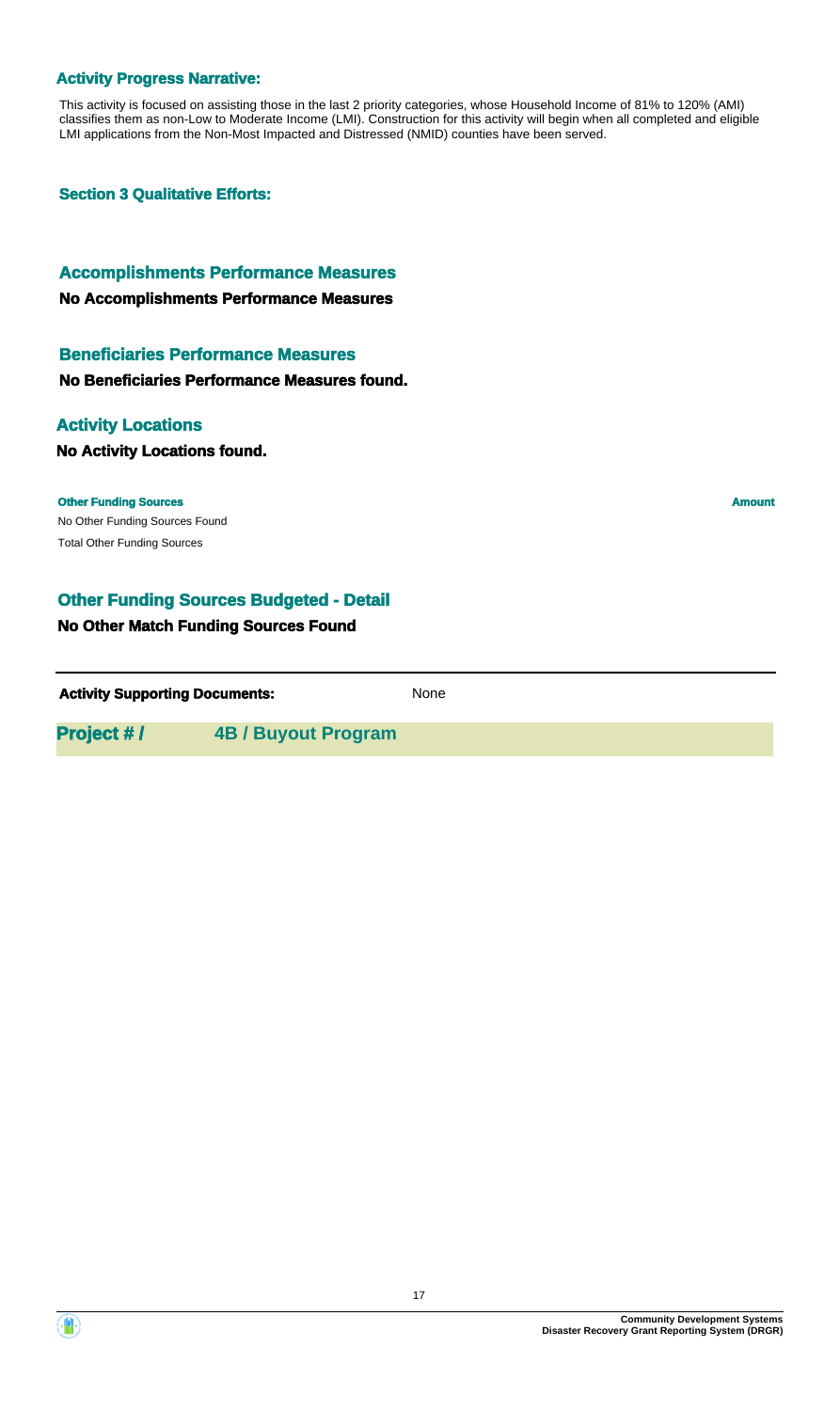**Grantee Activity Number: 4B1BLMI Activity Title: MID LMI Buyout**

#### **Activitiy Type:**

Acquisition - buyout of residential properties **Exercise Server Way** 

#### **Project Number:**

4B

**Projected Start Date:** 12/14/2020

**Benefit Type:** Direct ( Person )

**National Objective:**

# **Activity Status:**

**Projected End Date: Completed Activity Actual End Date:** 12/14/2026 **Project Title:** Buyout Program

#### **Responsible Organization:**

Low/Mod Buyout **South Carolina Office of Resilience** 

| <b>Overall</b>                                 | <b>Jul 1 thru Sep 30, 2021</b> | <b>To Date</b> |
|------------------------------------------------|--------------------------------|----------------|
| <b>Total Projected Budget from All Sources</b> | \$0.00                         | \$7,000,000.00 |
| <b>Total Budget</b>                            | \$0.00                         | \$7,000,000.00 |
| <b>Total Obligated</b>                         | \$0.00                         | \$0.00         |
| <b>Total Funds Drawdown</b>                    | \$0.00                         | \$0.00         |
| <b>Program Funds Drawdown</b>                  | \$0.00                         | \$0.00         |
| <b>Program Income Drawdown</b>                 | \$0.00                         | \$0.00         |
| <b>Program Income Received</b>                 | \$0.00                         | \$0.00         |
| <b>Total Funds Expended</b>                    | \$0.00                         | \$0.00         |
| South Carolina Office of Resilience            | \$0.00                         | \$0.00         |
| <b>Most Impacted and Distressed Expended</b>   | \$0.00                         | \$0.00         |

## **Activity Description:**

Due to a lack of flood maps or topographic changes, a significant number of homes were developed in what is now identified as the flood plain. Additionally, Hurricane Florence's severe winds, rains, and related flooding damaged some homes to be beyond the homeowner's ability to self-recover. While some citizens are able to, at great cost, elevate their home or mitigate their flood and storm risk; many, including the LMI community, face difficulty in storm proofing their homes or recovering from flood and storm damage. Furthermore, the homeowner faces great difficulty in selling their property at its pre-disaster worth in order to move to an area with a reduced flood risk.

The buyout program, which has seen great success in other cities and states, seeks to achieve two main objectives. First, it seeks to alleviate homeowners that are unable to self-recover from damage from Hurricane Florence by buying out their property at fair market value. This will allow the bought-out homeowners to move to an area with a reduced flood risk. Additionally, LMI homeowners will be eligible for an LMI housing incentive to assist homeowners in relocating to a new residence. Non-LMI homeowners may be eligible for a moving expense incentive as well. The purpose of these incentives is to allow homeowners the ability to relocate to an area with a reduced risk of flooding while not being made worse off financially or in terms of housing quality by participating in the program. Second, once the houses are bought out, the State will demolish the homes and transform the land into open greenspace, recreation areas, or managed wetlands. This will assist the nearby community, as it increases the absorption of the nearby watershed and helps protect neighboring buildings. Once demolished, a covenant will be tied to the land that prevents any non-recreational future development. After completion, the land will be transferred to either local government, non-profit organizations, or other entities.

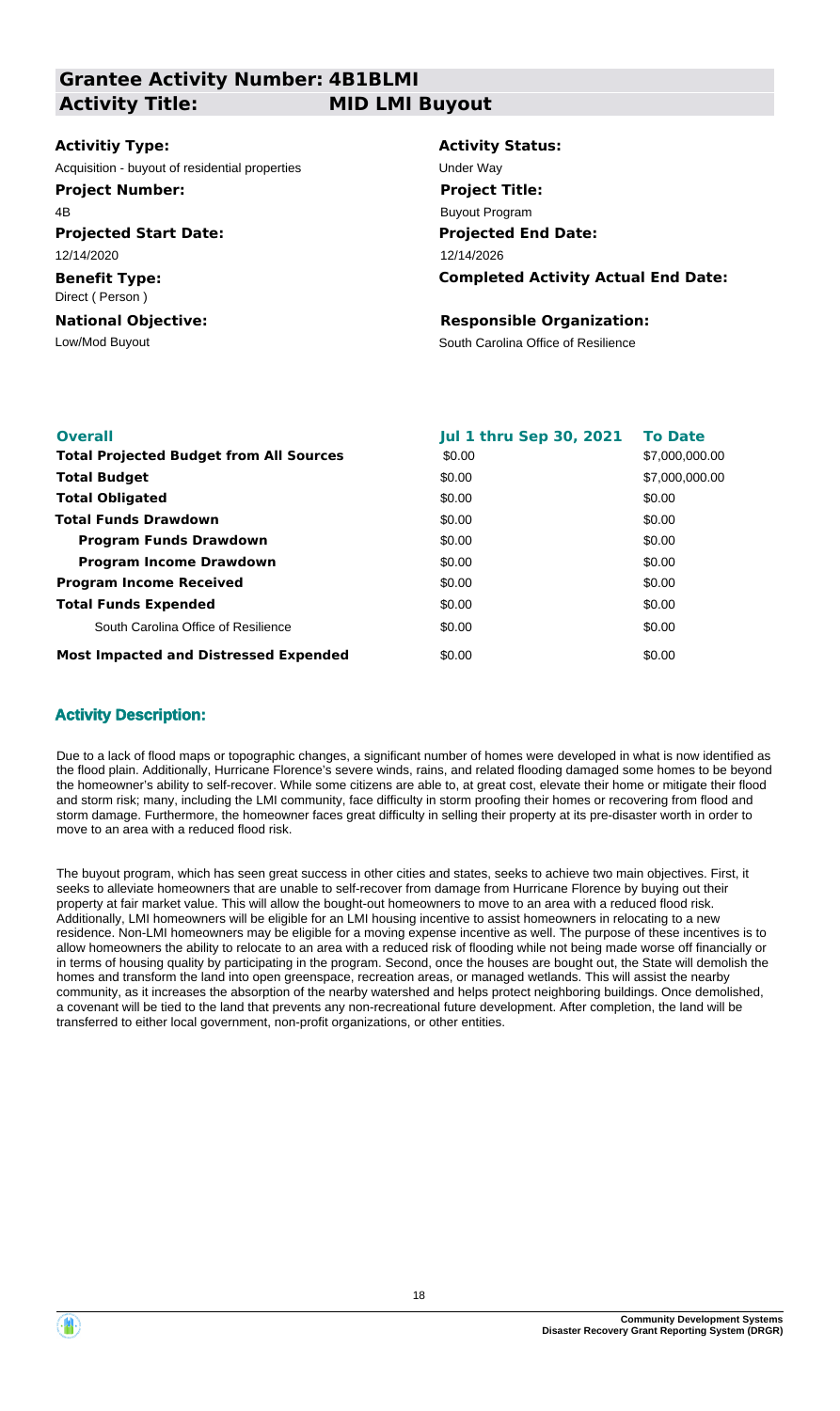This Buyout activity solely focuses on the LMI community.

## **Location Description:**

The Buyout Activity will only be carried out in the MID counties of Dillon, Horry, and Marion.

#### **Activity Progress Narrative:**

No Buyouts have occurred during this Quarter.

The Buyout program seeks to remove flood-prone homes from the 100 year Floodplain that were damaged by Hurricane Florence. The program seeks to give these homeowners the chance to move away from the flood zone, and the risk of future storm damage, by purchasing their house at pre-disaster fair market value. Additionally, financial incentives may be provided to assist with their moving costs. Once the home has been purchased, it will be demolished and the land will be ineligible for future development. This will also assist the surrounding area, as more land is added to the floodplain.

This activity will solely focus on Home Buyouts for Low to Moderate Income (LMI) applicants within the Most Impacted and Distressed (MID) counties. Eligible Applicants will be served in order of their Priority status.

Additionally, participation within the Buyout program is voluntary and applicants will still have the option to participate in the Single-Family Residential Rehabilitation program if they opt out.

#### **Section 3 Qualitative Efforts:**

#### **Accomplishments Performance Measures**

**No Accomplishments Performance Measures**

#### **Beneficiaries Performance Measures**

**No Beneficiaries Performance Measures found.**

#### **Activity Locations**

**No Activity Locations found.**

#### **Other Funding Sources Amount Amount Amount Amount Amount Amount Amount**

No Other Funding Sources Found Total Other Funding Sources

## **Other Funding Sources Budgeted - Detail**

#### **No Other Match Funding Sources Found**

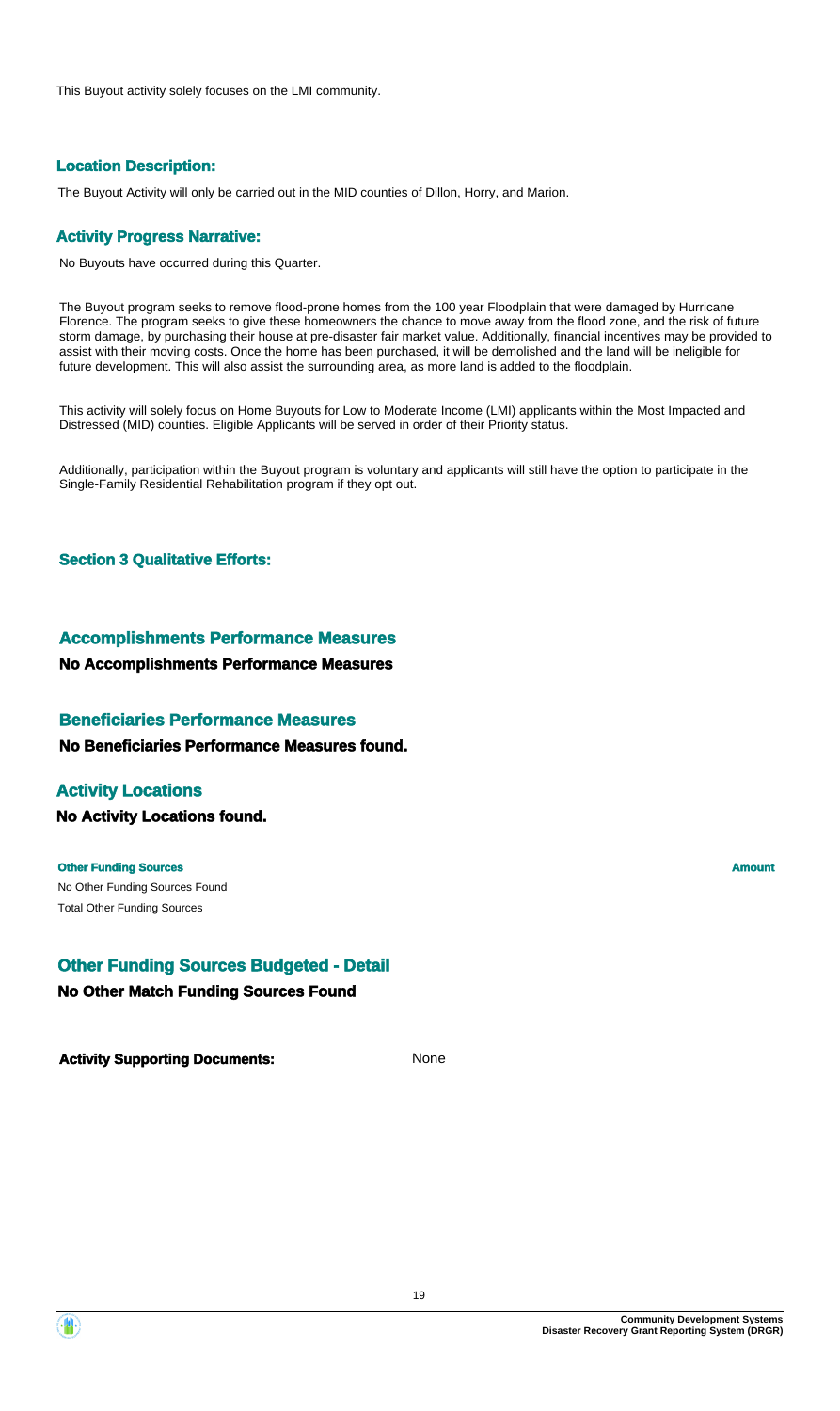**Grantee Activity Number: 4B2BUN Projected Start Date: Benefit Type:** Urgent Need **South Carolina Office of Resilience National Objective: Activity Status: Projected End Date: Completed Activity Actual End Date: Activitiy Type:** 12/14/2026 12/14/2020 Direct ( Person ) **Responsible Organization:** Acquisition - buyout of residential properties **Exercise Server Way Activity Title: MID Urgent Need Buyout Project Number:** 4B **Project Title:** Buyout Program

| <b>Overall</b>                                 | <b>Jul 1 thru Sep 30, 2021</b> | <b>To Date</b> |
|------------------------------------------------|--------------------------------|----------------|
| <b>Total Projected Budget from All Sources</b> | \$0.00                         | \$3,000,000.00 |
| <b>Total Budget</b>                            | \$0.00                         | \$3,000,000.00 |
| <b>Total Obligated</b>                         | \$0.00                         | \$0.00         |
| <b>Total Funds Drawdown</b>                    | \$0.00                         | \$0.00         |
| <b>Program Funds Drawdown</b>                  | \$0.00                         | \$0.00         |
| <b>Program Income Drawdown</b>                 | \$0.00                         | \$0.00         |
| <b>Program Income Received</b>                 | \$0.00                         | \$0.00         |
| <b>Total Funds Expended</b>                    | \$0.00                         | \$0.00         |
| South Carolina Office of Resilience            | \$0.00                         | \$0.00         |
| <b>Most Impacted and Distressed Expended</b>   | \$0.00                         | \$0.00         |

## **Activity Description:**

Due to a lack of flood maps or topographic changes, a significant number of homes were developed in what is now identified as the flood plain. Additionally, Hurricane Florence's severe winds, rains, and related flooding damaged some homes to be beyond the homeowner's ability to self-recover. While some citizens are able to, at great cost, elevate their home or mitigate their flood and storm risk; many, including the LMI community, face difficulty in storm proofing their homes or recovering from flood and storm damage. Furthermore, the homeowner faces great difficulty in selling their property at its pre-disaster worth in order to move to an area with a reduced flood risk.

The buyout program, which has seen great success in other cities and states, seeks to achieve two main objectives. First, it seeks to alleviate homeowners that are unable to self-recover from damage from Hurricane Florence by buying out their property at fair market value. This will allow the bought-out homeowners to move to an area with a reduced flood risk. Additionally, LMI homeowners will be eligible for an LMI housing incentive to assist homeowners in relocating to a new residence. Non-LMI homeowners may be eligible for a moving expense incentive as well. The purpose of these incentives is to allow homeowners the ability to relocate to an area with a reduced risk of flooding while not being made worse off financially or in terms of housing quality by participating in the program. Second, once the houses are bought out, the State will demolish the homes and transform the land into open greenspace, recreation areas, or managed wetlands. This will assist the nearby community, as it increases the absorption of the nearby watershed and helps protect neighboring buildings. Once demolished, a covenant will be tied to the land that prevents any non-recreational future development. After completion, the land will be transferred to either local government, non-profit organizations, or other entities.

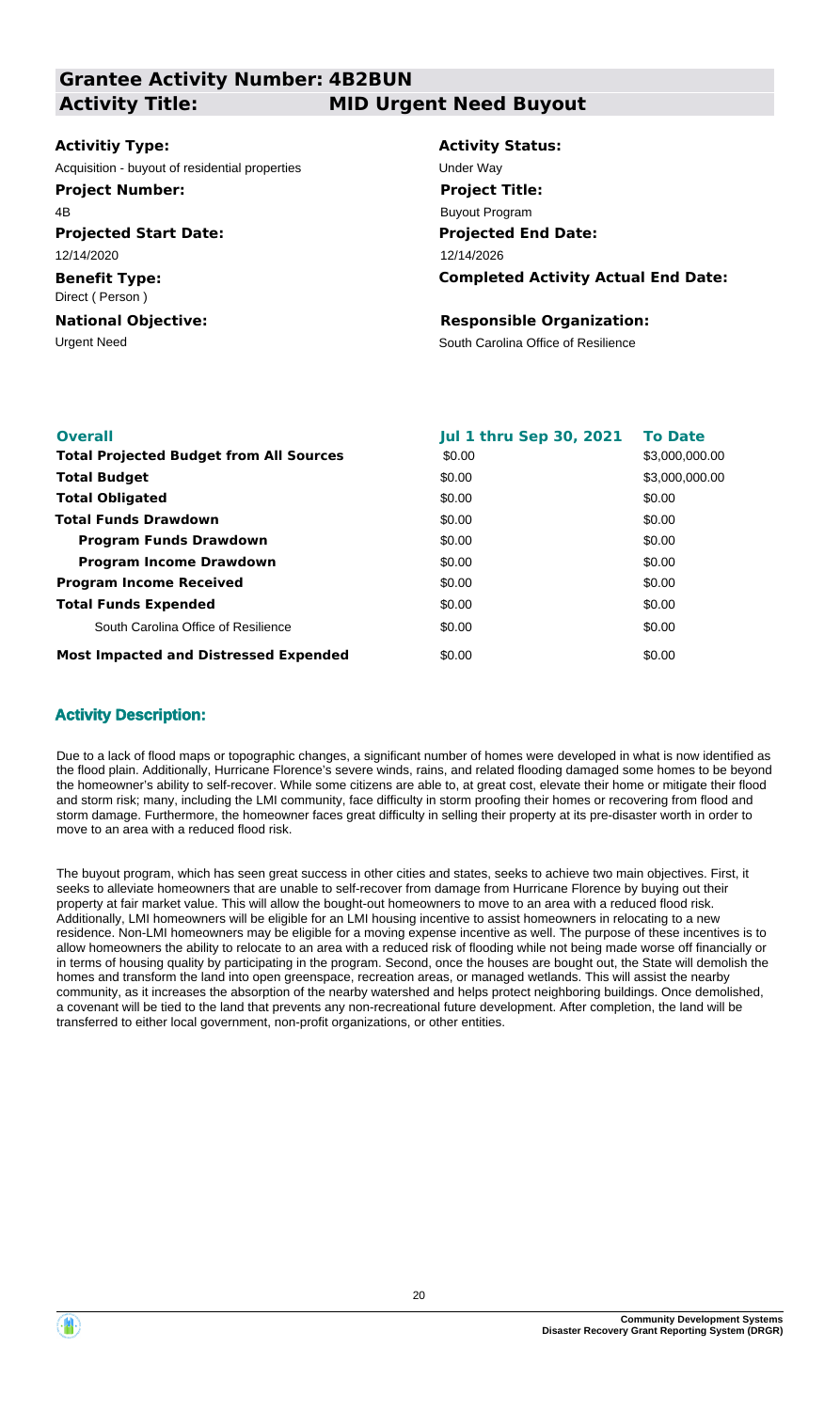This Buyout activity solely focuses on Non-LMI applicants displaying Urgent Need that qualify for the program.

# **Location Description:**

## **Activity Progress Narrative:**

No Buyouts have occurred during this Quarter.

The Buyout Program will offer, when applicable and feasible, applicants living in the 100 year flood plain within the Most Impacted and Distressed Counties the choice to participate in the Buyout Program instead of the Housing Rehabilitation program.

This activity will solely focus on Home Buyouts for Non-Low to Moderate Income (Non-LMI) applicants whose Household Income ranges from 81-120% of the AMI within the Most Impacted and Distressed (MID) counties. These individuals will be serviced under the Urgent Need National Objective. Eligible Applicants will be served in order of their Priority status.

Additionally, participation within the Buyout program is voluntary and applicants will still have the option to participate in the Single-Family Residential Rehabilitation program if they opt out.

#### **Section 3 Qualitative Efforts:**

#### **Accomplishments Performance Measures**

#### **No Accomplishments Performance Measures**

#### **Beneficiaries Performance Measures**

**No Beneficiaries Performance Measures found.**

## **Activity Locations**

**No Activity Locations found.**

No Other Funding Sources Found **Other Funding Sources Amount Amount Amount Amount Amount Amount Amount** Total Other Funding Sources

#### **Other Funding Sources Budgeted - Detail**

#### **No Other Match Funding Sources Found**

Activity **Supporting Documents:** None

**Project # / 5R / Affordable Rental Program**

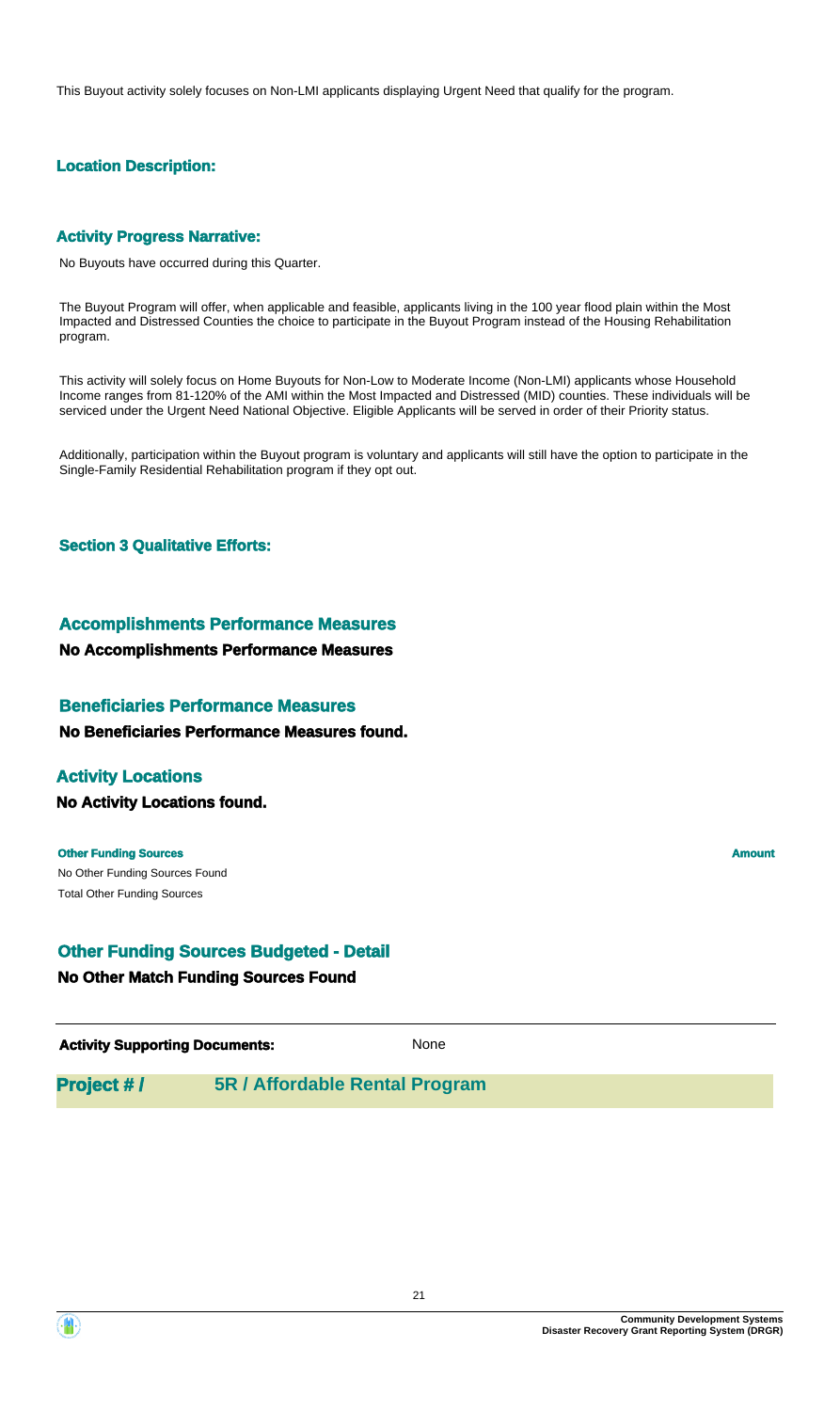| <b>Grantee Activity Number: 5R1MID</b>                  |                                            |
|---------------------------------------------------------|--------------------------------------------|
| <b>Activity Title:</b>                                  | <b>MID Affordable Rental Program</b>       |
|                                                         |                                            |
| Activitiy Type:                                         | <b>Activity Status:</b>                    |
| Rehabilitation/reconstruction of residential structures | Under Way                                  |
| <b>Project Number:</b>                                  | <b>Project Title:</b>                      |
| 5R.                                                     | Affordable Rental Program                  |
| <b>Projected Start Date:</b>                            | <b>Projected End Date:</b>                 |
| 12/14/2020                                              | 12/14/2026                                 |
| <b>Benefit Type:</b><br>Direct (HouseHold)              | <b>Completed Activity Actual End Date:</b> |
| <b>National Objective:</b>                              | <b>Responsible Organization:</b>           |
| Low/Mod-Income Housing                                  | South Carolina Office of Resilience        |
|                                                         |                                            |
|                                                         |                                            |

| <b>Overall</b>                                 | <b>Jul 1 thru Sep 30, 2021</b> | <b>To Date</b> |
|------------------------------------------------|--------------------------------|----------------|
| <b>Total Projected Budget from All Sources</b> | \$0.00                         | \$741,879.10   |
| <b>Total Budget</b>                            | \$0.00                         | \$741.879.10   |
| <b>Total Obligated</b>                         | \$0.00                         | \$0.00         |
| <b>Total Funds Drawdown</b>                    | \$0.00                         | \$0.00         |
| <b>Program Funds Drawdown</b>                  | \$0.00                         | \$0.00         |
| <b>Program Income Drawdown</b>                 | \$0.00                         | \$0.00         |
| <b>Program Income Received</b>                 | \$0.00                         | \$0.00         |
| <b>Total Funds Expended</b>                    | \$0.00                         | \$0.00         |
| South Carolina Office of Resilience            | \$0.00                         | \$0.00         |
| <b>Most Impacted and Distressed Expended</b>   | \$0.00                         | \$0.00         |

## **Activity Description:**

The South Carolina Office of Resilience's Disaster Recovery Office's (SCDRO) Affordable Rental Program seeks to repair and restore the availability of affordable rental stock in the areas strongly impacted by Hurricane Florence. The program will provide up to \$50,000 in construction services to rental property owners for eligible activities including the rehabilitation and associated improvements, such as energy efficiency and resilience activities, of vacant single-family stick-built rental properties. Once construction is finished, the property owner will be required to lease the unit only to Low to Moderate Income (LMI) households that earn 80% or less of the Area Median Income. The rehabilitated rental property will also be required to adhere to the HUD HOME rent limits for 5 years.

#### **Location Description:**

This activity will focus solely on the Most Impacted and Distressed Counties of Dillon, Horry, and Marion.

#### **Activity Progress Narrative:**

During this quarter, the State focused on running program intake and meeting pre-construction requirements. Applications received will be reviewed for eligibility and duplication of benefits funds. The program will provide up to \$50,000 in construction service to rental owners for rehabilitation and associated improvements of single-family stick-built rental properties. Property owner applicants will be required to rent out the homes only to the Low to Moderate Income (LMI) Community, which are households earning 80% or less of the Area Median Income. All rentals must comply with the HUD Home rent limits for a five year affordability period. This activity

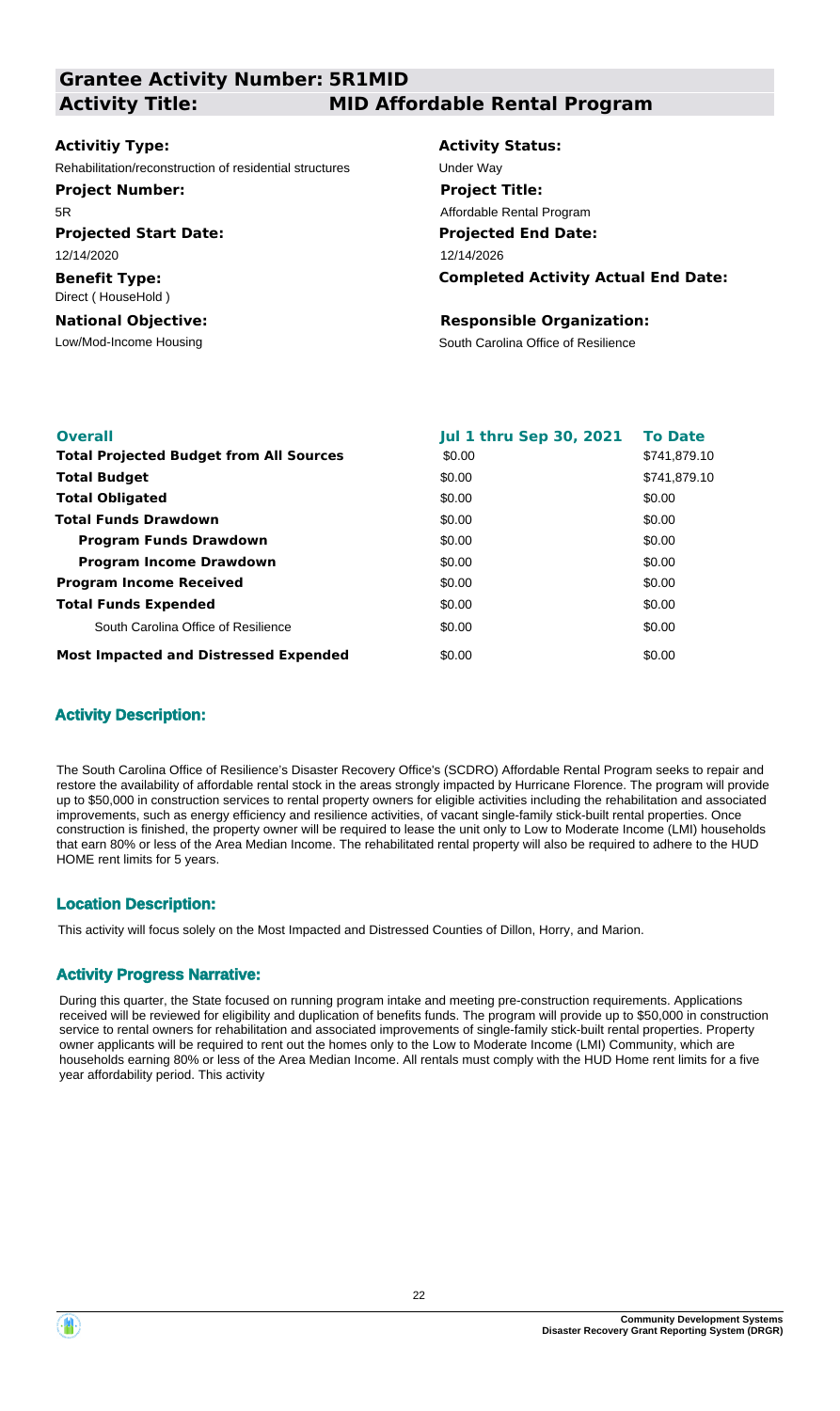will solely focus on Affordable Rental Rehabilitations in the Most Impacted and Distressed (MID) areas.

#### **Section 3 Qualitative Efforts:**

# **Accomplishments Performance Measures**

**No Accomplishments Performance Measures**

## **Beneficiaries Performance Measures**

**No Beneficiaries Performance Measures found.**

# **No Activity Locations found. Activity Locations**

**Other Funding Sources Amount Amount Amount Amount Amount Amount Amount** 

No Other Funding Sources Found Total Other Funding Sources

## **Other Funding Sources Budgeted - Detail**

# **No Other Match Funding Sources Found**



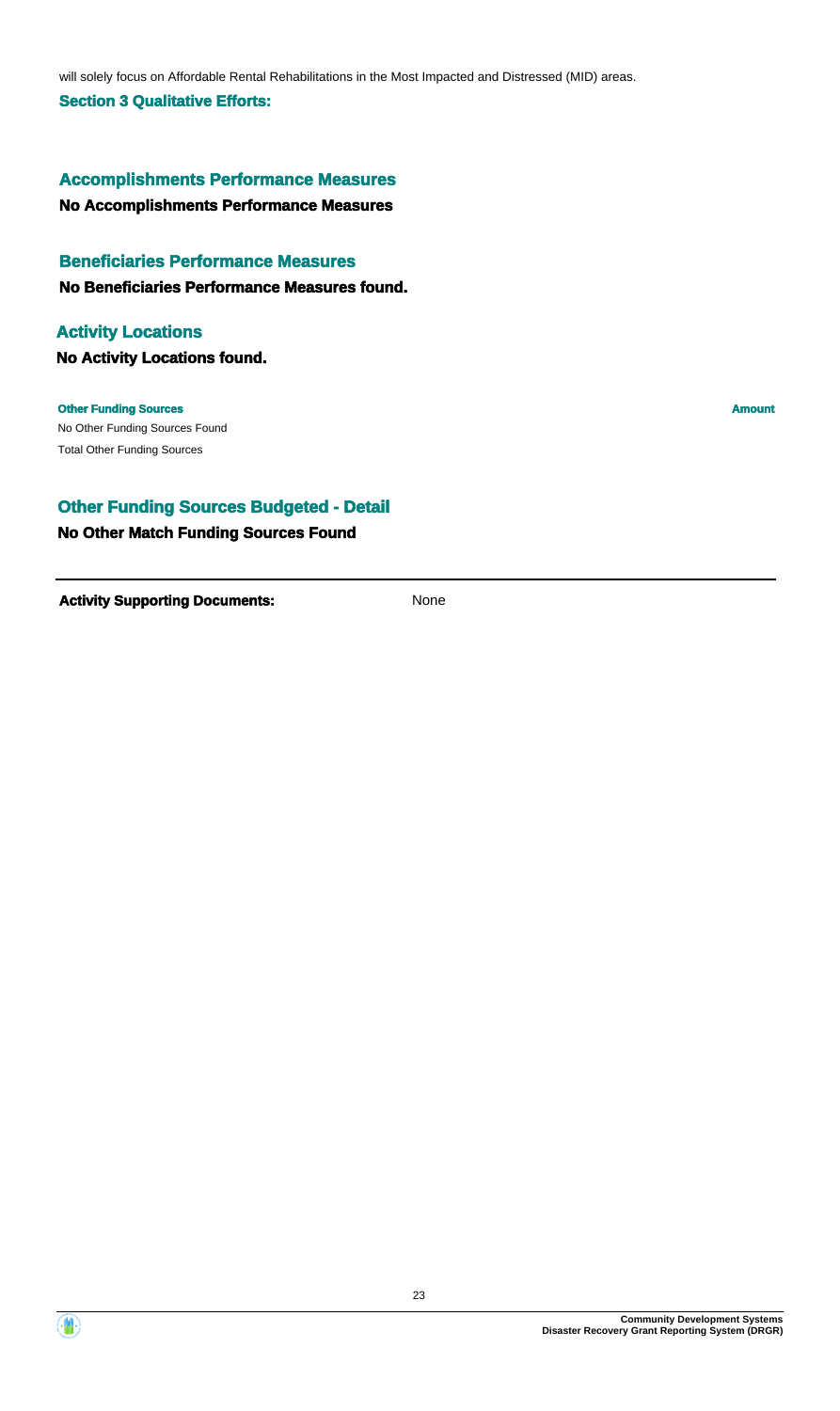| <b>Grantee Activity Number: 5R2NMID</b>                 |                                            |
|---------------------------------------------------------|--------------------------------------------|
| <b>Activity Title:</b>                                  | <b>NMID Affordable Rental Program</b>      |
|                                                         |                                            |
| <b>Activitiy Type:</b>                                  | <b>Activity Status:</b>                    |
| Rehabilitation/reconstruction of residential structures | Under Way                                  |
| <b>Project Number:</b>                                  | <b>Project Title:</b>                      |
| 5R                                                      | Affordable Rental Program                  |
| <b>Projected Start Date:</b>                            | <b>Projected End Date:</b>                 |
| 12/14/2020                                              | 12/14/2026                                 |
| <b>Benefit Type:</b><br>Direct (HouseHold)              | <b>Completed Activity Actual End Date:</b> |
| <b>National Objective:</b>                              | <b>Responsible Organization:</b>           |
| Low/Mod-Income Housing                                  | South Carolina Office of Resilience        |
|                                                         |                                            |
|                                                         |                                            |

| <b>Overall</b>                                 | <b>Jul 1 thru Sep 30, 2021</b> | <b>To Date</b> |
|------------------------------------------------|--------------------------------|----------------|
| <b>Total Projected Budget from All Sources</b> | \$0.00                         | \$258,120.90   |
| <b>Total Budget</b>                            | \$0.00                         | \$258,120,90   |
| <b>Total Obligated</b>                         | \$0.00                         | \$0.00         |
| <b>Total Funds Drawdown</b>                    | \$0.00                         | \$0.00         |
| <b>Program Funds Drawdown</b>                  | \$0.00                         | \$0.00         |
| <b>Program Income Drawdown</b>                 | \$0.00                         | \$0.00         |
| <b>Program Income Received</b>                 | \$0.00                         | \$0.00         |
| <b>Total Funds Expended</b>                    | \$0.00                         | \$0.00         |
| South Carolina Office of Resilience            | \$0.00                         | \$0.00         |
| <b>Most Impacted and Distressed Expended</b>   | \$0.00                         | \$0.00         |

## **Activity Description:**

The South Carolina Office of Resilience's Disaster Recovery Office's (SCDRO) Affordable Rental Program seeks to repair and restore the availability of affordable rental stock in the areas strongly impacted by Hurricane Florence. The program will provide up to \$50,000 in construction services to rental property owners for eligible activities including the rehabilitation and associated improvements, such as energy efficiency and resilience activities, of vacant single-family stick-built rental properties. Once construction is finished, the property owner will be required to lease the unit only to Low to Moderate Income (LMI) households that earn 80% or less of the Area Median Income. The rehabilitated rental property will also be required to adhere to the HUD HOME rent limits for 5 years.

#### **Location Description:**

This activity will focus solely on the Non-Most Impacted and Distressed Counties of Chesterfield, Darlington, Florence, Georgetown, and Marlboro.

#### **Activity Progress Narrative:**

During this quarter, the State focused on running program intake and meeting pre-construction requirements. Applications received will be reviewed for eligibility and duplication of benefits funds. The program will provide up to \$50,000 in construction service to rental owners for rehabilitation and associated improvements of single-family stick-built rental properties. Property owner applicants will be required to rent out the homes only to the